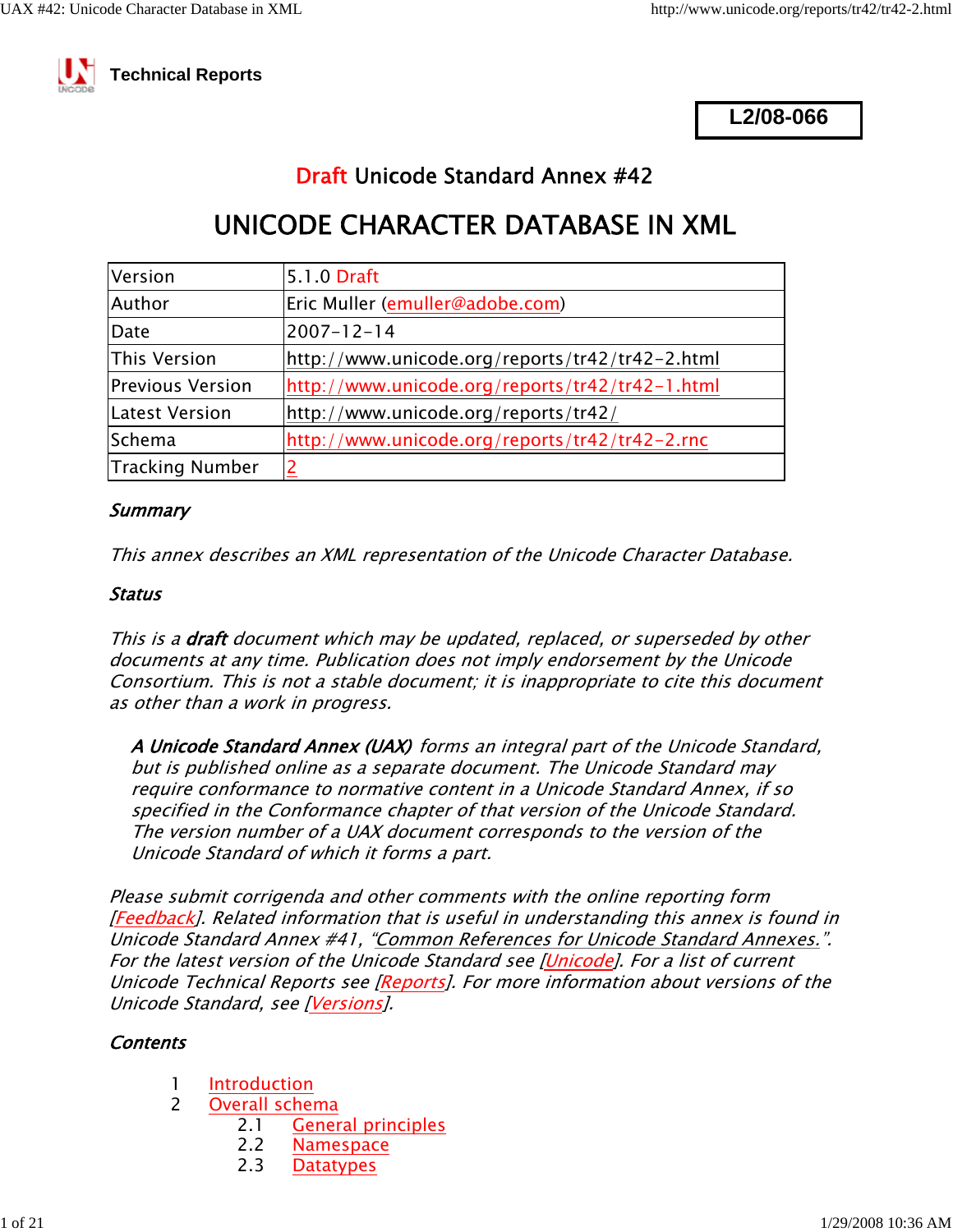- 2.4 Root Element<br>2.5 Common attri
- 2.5 Common attributes
- 3 Description
- 4 <u>Repertoire</u><br>4.1 S
	- 4.1 Sets of code points<br>4.2 Code point types
	- Code point types
	- 4.3 <u>Group</u><br>4.4 Proper
	- **Properties** 
		- 4.4.1 Age property
		- 4.4.2 **Name Properties**<br>4.4.3 **General Category**
		- 4.4.3 **General Category**<br>4.4.4 **Combining Prope**
		- 4.4.4 Combining Properties
		- 4.4.5 Bidirectionality Properties<br>4.4.6 Decomposition Properties
		- 4.4.6 Decomposition Properties<br>4.4.7 Numeric Properties
		- 4.4.7 Numeric Properties<br>4.4.8 Joining Properties
		- 4.4.8 <u>Joining Properties</u><br>4.4.9 Linebreak Properti
			- 4.4.9 Linebreak Properties
		- 4.4.10 East Asian Width Propertie
		- 4.4.11 Case Properties<br>4.4.12 Script Properties
		- **Script Properties**
		- 4.4.13 ISO Comment Properties
		- 4.4.14 Hangul Properties
		- 4.4.15 Identifier and Pattern and programming language properties
		- 4.4.16 Properties related to function and graphic<br>
		characteristics<br>
		4.4.17 Properties related to boundaries

- Properties related to boundaries
- 4.4.18 Properties related to ideographs
- 4.4.19 Miscellaneous properties
- 4.4.20 Unihan properties
- 5 Blocks
- 6 **Named Sequences**<br>7 **Normalization Cor**
- 7 **Normalization Corrections**<br>8 **Standardized Variants**
- 8 Standardized Variants<br>9 The full schema
- The full schema

10 Examples

Appendix A. Acknowledgments

Modifications

## 1 Introduction

In working on Unicode implementations, it is often useful to access the full content of the Unicode Character Database (UCD). For example, in establishing mappings from characters to glyphs in fonts, it is convenient to see the character scalar value, the character name, the character East Asian width, along with the shape and metrics of the proposed glyph to map to; looking at all this data simultaneously helps in evaluating the mapping.

Directly accessing the data files that constitute the UCD is sometimes a daunting proposition. The data is dispersed in a number of files of various formats, and there are just enough peculiarities (all justified by the processing power available at the time the UCD representation was designed) to require a fairly intimate knowledge of the data format itself, in addition to the meaning of the data.

Many programming environments (for example, Java or ICU) do give access to the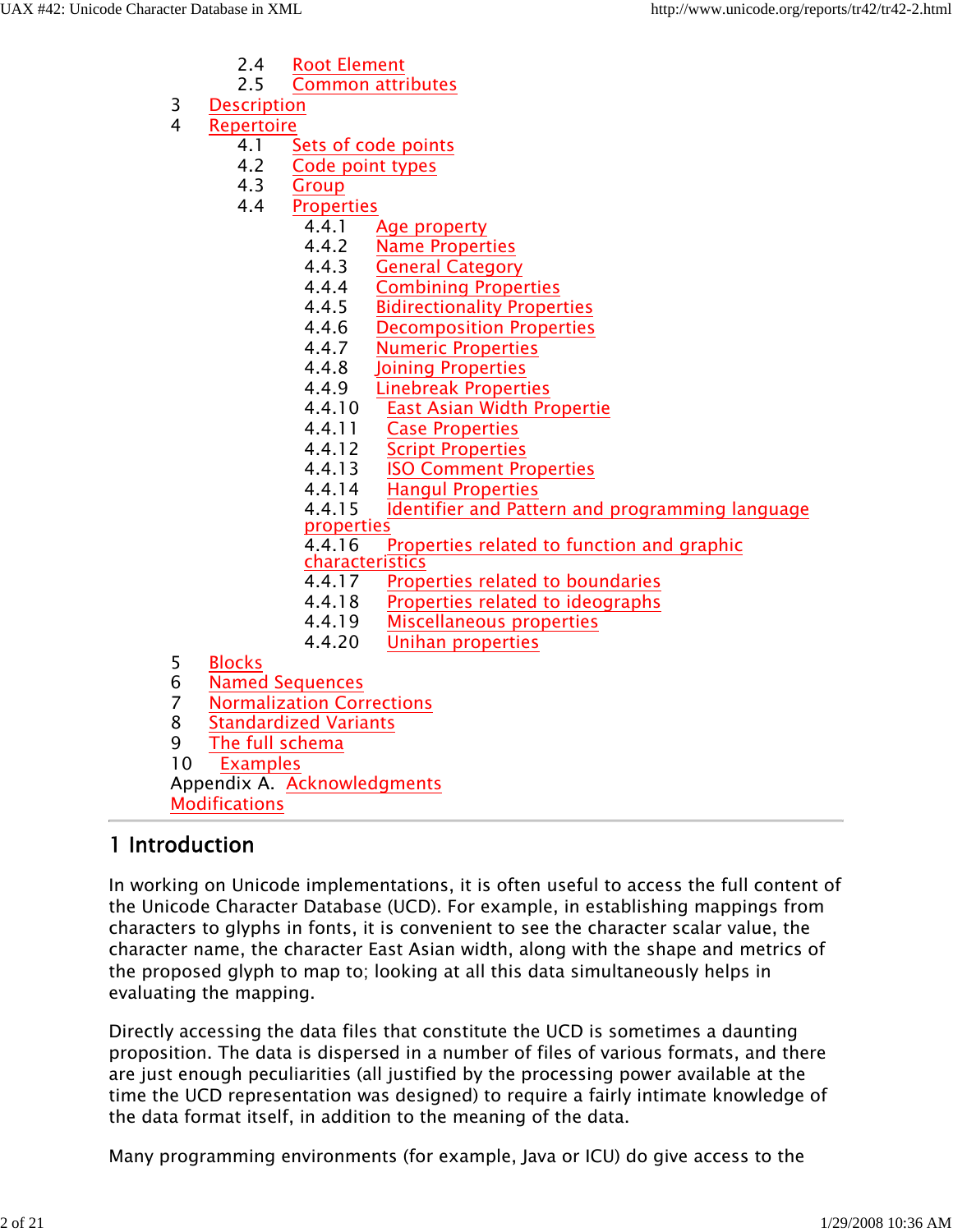UCD. However, those environments tend to lag behind releases of the standard, or support only some of the UCD content.

Unibook is a wonderful tool to explore the UCD and in many cases is just the ticket; however, it is difficult to use when the task at hand has not been built-in, or when non-UCD data is to be displayed as well.

This annex presents an alternative representation of the UCD, which is meant to overcome these difficulties. We have chosen an XML representation, because parsing becomes a non-issue: there are a number of XML parsers freely available, and using them is often fairly easy. In addition, there are freely available tools that can perform powerful operations on XML data; for example, XPATH and XQUERY engines can be thought of as a "grep" for XML data and XSLT engines can be thought of as "awk" for XML data.

It is important to note that we are interested in exploring the content of the UCD, rather than in using the UCD data to process character streams. Thus, we are not concerned so much by the speed of processing or the size of our representation.

Our representation supports the creation of documents that represent only parts of the UCD, either by not representing all the characters, or by not representing all the properties. This can be useful when only some of the data is needed.

## 2 Overall schema

### 2.1 General principles

Our schema defines a set of valid documents which are intended to represent properties of Unicode code points, blocks, named sequences, normalization corrections, and standardized variants. A document may represent the values actually assigned in a given version of the UCD, or it may represent a draft version of the UCD, or a private agreement on Private Use characters. The validity of a XML document with respect to the schema defined in this annex does not assert anything about the correctness of the values.

Valid documents may provide values for only some of the the code points, or some of the Unicode properties. Furthermore, they may also incorporate non-Unicode properties.

Our schema is defined using English. However, a useful subset of the validity constraints can be captured using a schema language, thereby simplifying the task of validating documents. We have chosen Relax NG [ISO 19757], in the compact syntax [ISO 19757 Amd1], as the schema language. It is important to stress that the Relax NG schema does not define valid documents.

While our XML representation is not intented to be used during processing of characters and strings, it is still a design principle for our schema to support the relatively efficient representation of the UCD. This is achieved by an inheritance mechanism, similar to property inheritance in CSS or in XSL:FO.

### 2.2 Namespace

The namespace for our elements is "http://www.unicode.org/ns/2003/ucd/1.0". Our attributes are in the empty namespace.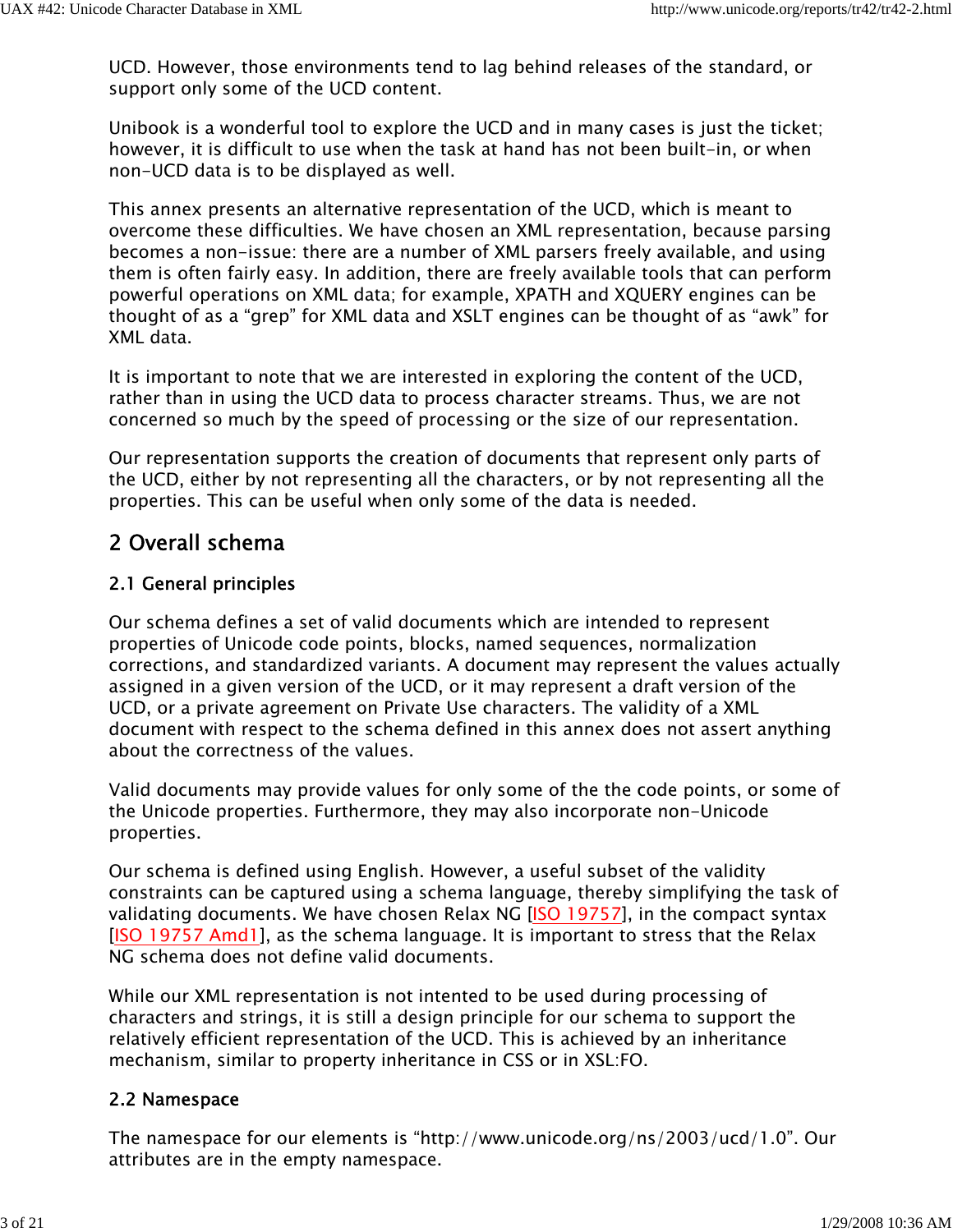```
[namespace declaration, 1] =
```
default namespace ucd = "http://www.unicode.org/ns/2003/ucd/1.0"

In all our examples, we assume that this namespace is the default one.

Non-Unicode properties can be represented by using elements in another (possibly empty) namespace, and/or by attributes in a non-empty namespace. Such elements are ignored for the purpose of determining the validity of a document. The namespace above (for elements) and the empty namespace (for attributes) are reserved for use by this specification.

### 2.3 Datatypes

We use a standard XML Schema datatypes:

```
[datatypes declaration, 2] =
   # default; datatypes xsd = "http://www.w3.org/2001/XMLSchema-datatypes"
```
Characters are pervasive in the UCD, and will need to be represented. Representing characters directly by themselves would seem the most obvious choice; for example, we could express that the decomposition of  $U+00E8$  is " $è$ ", that is have exactly two characters in (the infoset of) the XML document. However, the current XML specification limits the set of characters that can be part of a document. Another problem is that the various tools (XML parser, XPATH engine, etc.) may equate U+00E8 with U+0065 U+0300, thus making it difficult to figure out which of the two sequences is contained in the database (which is sometimes important for our purposes). Therefore, we chose instead to represent characters by their code points; we follow the usual convention of four to six hexadecimal digits (uppercase) and code points in a sequence separated by space; for example, the decomposition of U+00E8 will be represented by the nine characters "0065 0300" in the infoset.

```
[datatype for code points, 3] =
```

```
single-code-point = xsd:string { pattern = "(|[1-9A-F]|(10))[0-9A-F]{4}" }
 one-or-more-code-points = list { single-code-point + }
 zero-or-more-code-points = list { single-code-point * }
```
## 2.4 Root Element

The root element of valid documents is a ucd.

```
[schema start, 4] = start = 
     element ucd { ucd.content }
```
### 2.5 Common attributes

A large number of properties are boolean. We uniformly use the values  $\gamma$  and  $\alpha$  for those:

```
[boolean type, 5] =
 boolean = "Y" | "N"
```
## 3 Description

The root element may have a description child element, which in turn contains any string, which is meant to describe what the XML document purports to describe.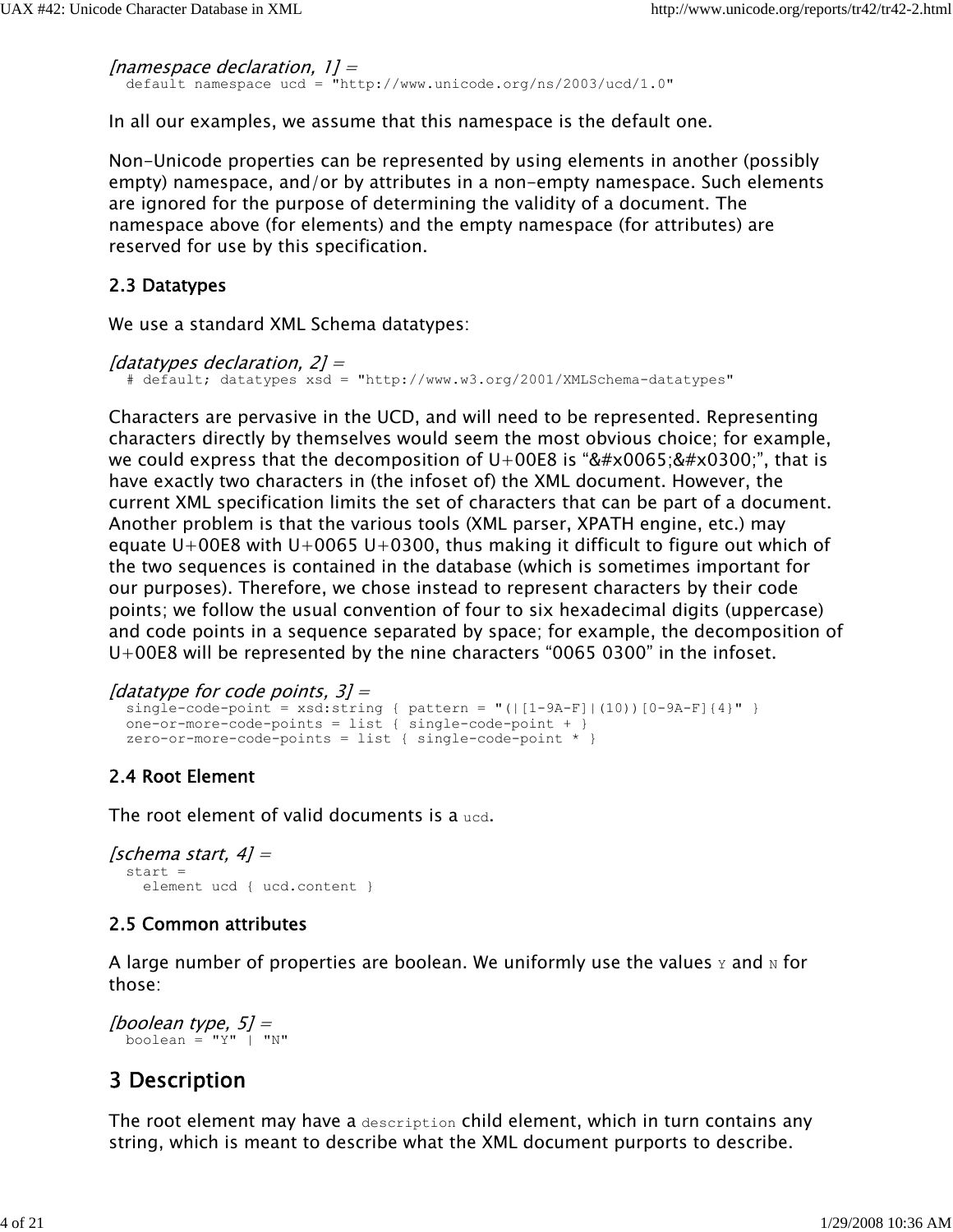It is recommended that if the document purports to represent the UCD of some Unicode version, the description be selected in accord with the rules listed in [Versions]; and conversely, that documents which do not purport to represent the UCD be described as such.

```
[description, 6] =
   ucd.content &=
     element description { text }?
```
## 4 Repertoire

The repertoire child element of the  $ucd$  element describes the code points and their properties. As we will see shortly, code points can be described individually or as part of a group:

```
[repertoire, 7] =
   ucd.content &=
     element repertoire { (code-point | group)* }?
```
### 4.1 Sets of code points

It is often the case that successive code points have the the same property values, for a given set of properties. The most striking example is that of an unallocated plane, where all but the last two code points are reserved and have the same property values. Another example is the URO (U+4E00  $\ldots$  U+9FA5) where all the code points have the same property values if we ignore their name and their Unihan properties.

This observation suggests that it is profitable to represent sets of code points which share the same properties, rather than individual code points. To make the representation of the sets simple, we restrict them to be segments in the code point space, that is a set is defined by the first and last code point it contains. Those are captured by the attributes  $f(x) = c_p$  and  $x$  as t-cp. The attribute  $c_p$  is a shorthand notation for the case where the set has a single code point.

```
[Set of code points, 8] = set-of-code-points =
     attribute cp { single-code-point }
    | ( attribute first-cp { single-code-point }, 
        attribute last-cp { single-code-point } )
```
While we represent *sets* of code point, the corresponding element is nevertheless named code-point:

```
[code point, 9] =
   code-point |=
     element code-point {
      set-of-code-points,
       code-point.content }
```
In the repertoire, there must be at most one code-point element for a given code point.

## 4.2 Code point types

When thinking about Unicode code points, it is useful to split them into four types:

• those assigned to abstract characters (PUA or not)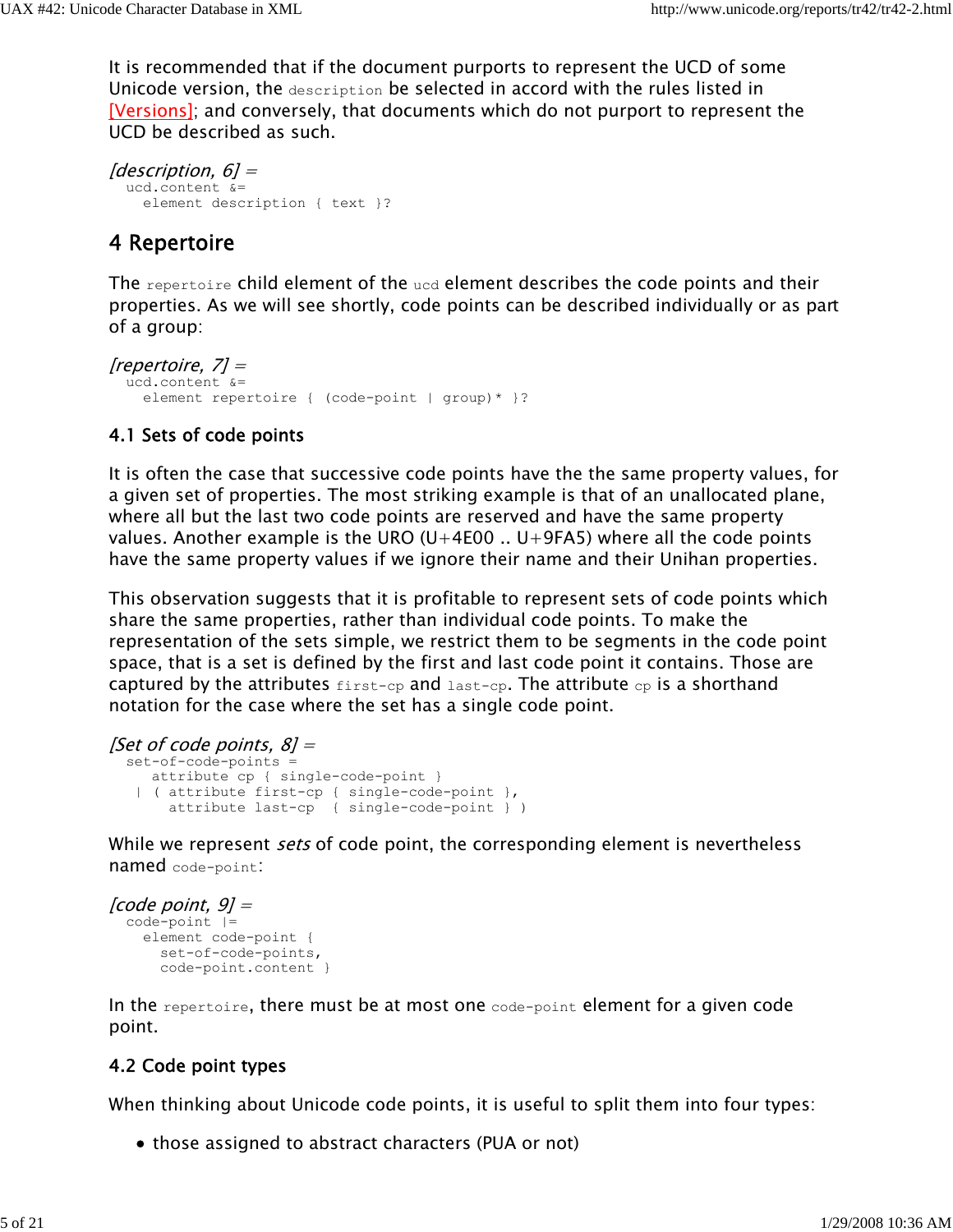- the noncharacters
- the surrogate code points
- the reserved code points

We capture that characterization using the  $type$  attribute:

```
[code points, 10] =
   code-point.content =
     attribute type { "reserved" | "noncharacter" | "surrogate" | "char" }?,
     code-point-properties
```
We have shorthand notation to combine the  $\cos$ -point element name and the  $\pm$ ype attribute:

#### [shorthand for code-point  $+$  type, 11] =

```
 code-point |=
   element reserved {
    set-of-code-points,
    code-point-properties }
 code-point |=
  element noncharacter {
    set-of-code-points,
    code-point-properties }
 code-point |=
  element surrogate {
    set-of-code-points,
    code-point-properties }
 code-point |=
   element char {
     set-of-code-points,
     code-point-properties }
```
#### 4.3 Group

While we already recognized the situation where a set of code points have exactly the same set of property values, another common situation is that of code points which have almost all the same property values.

For example, the characters  $U+1740$  BUHID LETTER A  $\ldots$  U+1753 BUHID VOWEL SIGN U all have the age "3.2", and all have the script "Buhd". On the one hand, it is convenient to support data files in which those properties are explicitly listed with every code point, at this makes answering questions like "what is the age of  $U+1749$ ?" easier, because that data is expressed right there. On the other hand, this leads to rather large data files, and it also tends to obscure the differences between similar characters.

Our representation accounts for this situation with the notion of groups. A group element is simply a container of code points that also holds default values for the properties. If a code point inside a group does not list explicitly a property but the group lists it, then the code point inherits that property from its group. For example, the fragment with explicit properties:

```
\alpha <char cp="1740" age="3.2" na="BUHID LETTER A" gc="Lo" sc="Buhd"/>\alpha < char cp="1741" age="3.2" na="BUHID LETTER I" gc="Lo" sc="Buhd"/>\alpha < char cp="1752" age="3.2" na="BUHID VOWEL SIGN I" gc="Mn" sc="Buhd"/>\alpha <char cp="1820" age="3.0" na="MONGOLIAN LETTER A" gc="Lo" sc="Mong"/>
```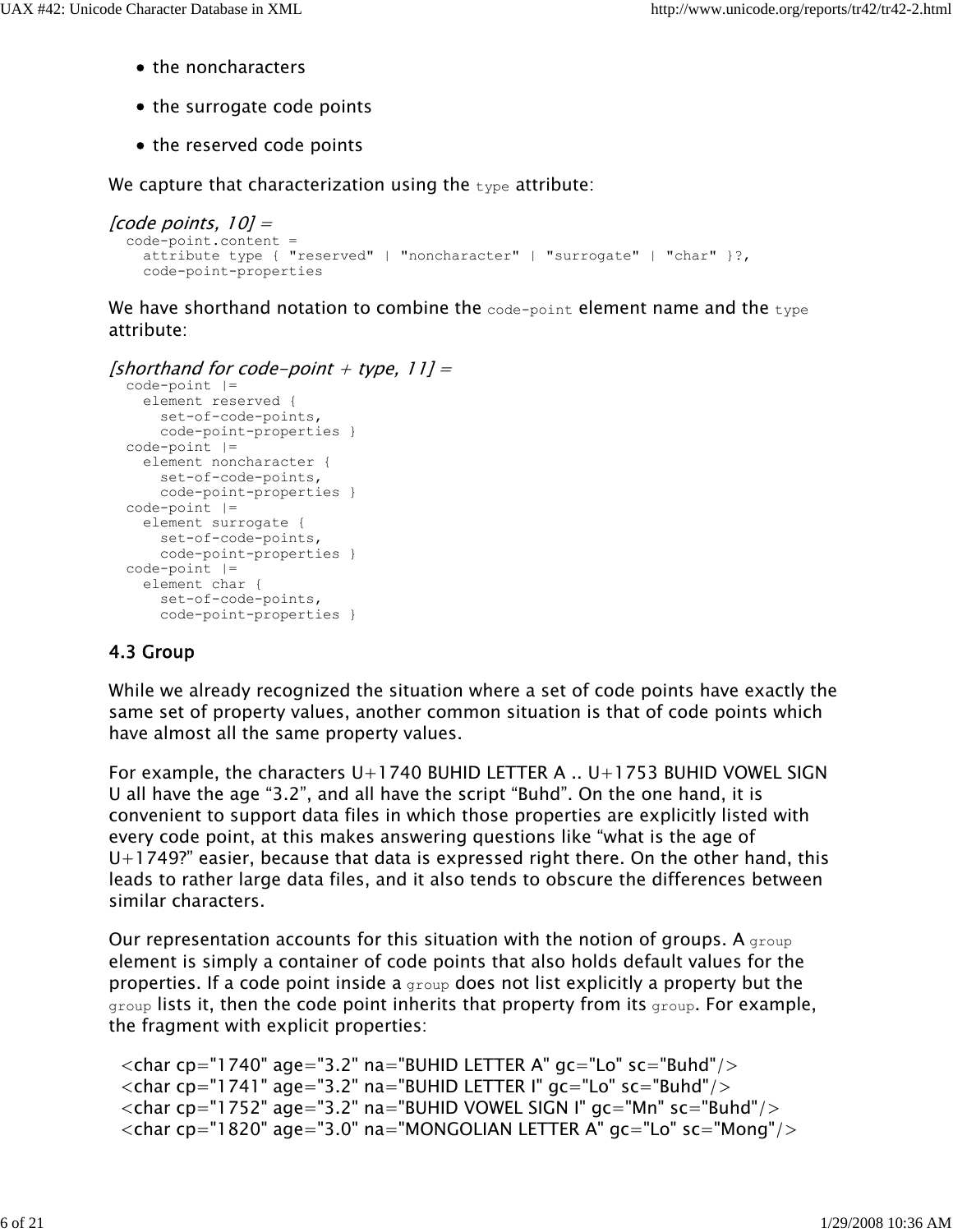is equivalent to this fragment which uses a  $group$ :

```
\leqgroup age="3.2" gc="Lo" sc="Buhd"><char cp="1740" na="BUHID LETTER A"/>
 \langlechar cp="1741" na="BUHID LETTER I"/>\langlechar cp="1752" na="BUHID VOWEL SIGN I" gc="Mn"/><char cp="1820" age="3.0" na="MONGOLIAN LETTER A" sc="Mong"/> </group>
```
The element for  $U+1740$  does not have the  $a_{q}$  attribute, and it therefore inherits it from its enclosing group element, that is "3.2". On the other hand, the element for  $U+1820$  does have this attribute, so the value is "3.0".

As this example illustrates, the notion of  $q_{\text{row}}$  does not necessarily align with the notion of Unicode block. It is entirely defined and limited to our representation. In particular, the value of a property for a code point can always be determined from the XML document alone, assuming that this property and this code point are expressed at all. Of course, one may create an XML representation where the groups happen to coincide with the Unicode blocks.

Groups cannot be nested. The motivation for this limitation is to make the life of consumers easier: either a property is defined by the element for a code point, or it is defined by the immediately enclosing group element.

```
[groups, 12] =
   group = 
    element group {
      code-point-properties,
      code-point* }
```
#### 4.4 Properties

Each property, except for the Block and Special\_Case\_Condition properties, is represented by an attribute.

The name of the attribute is the abbreviated name of the property as given in the file PropertyAliases.txt in version 5.0.0 of the UCD. For the Unihan properties, the name is that given in the various versions of Unihan.txt (some properties are no longer present in version 5.0.0).

For catalog and enumerated properties, the values are those listed in the file PropertyValueAliases.txt in version 5.0.0 of the UCD; if there is an abbreviated name, it is used, otherwise the long name is used.

#### 4.4.1 Age property

The age attribute captures the version of Unicode in which a code point was assigned to an abstract character, or made a surrogate or non-character.

```
[age, 13] =
 code-point-properties &= attribute age { 
 "1.1" | "2.0" | "2.1" | "3.0" | "3.1" | "3.2"
 | "4.0" | "4.1" | "5.0" | "5.1" | "unassigned" }?
```
#### 4.4.2 Name Properties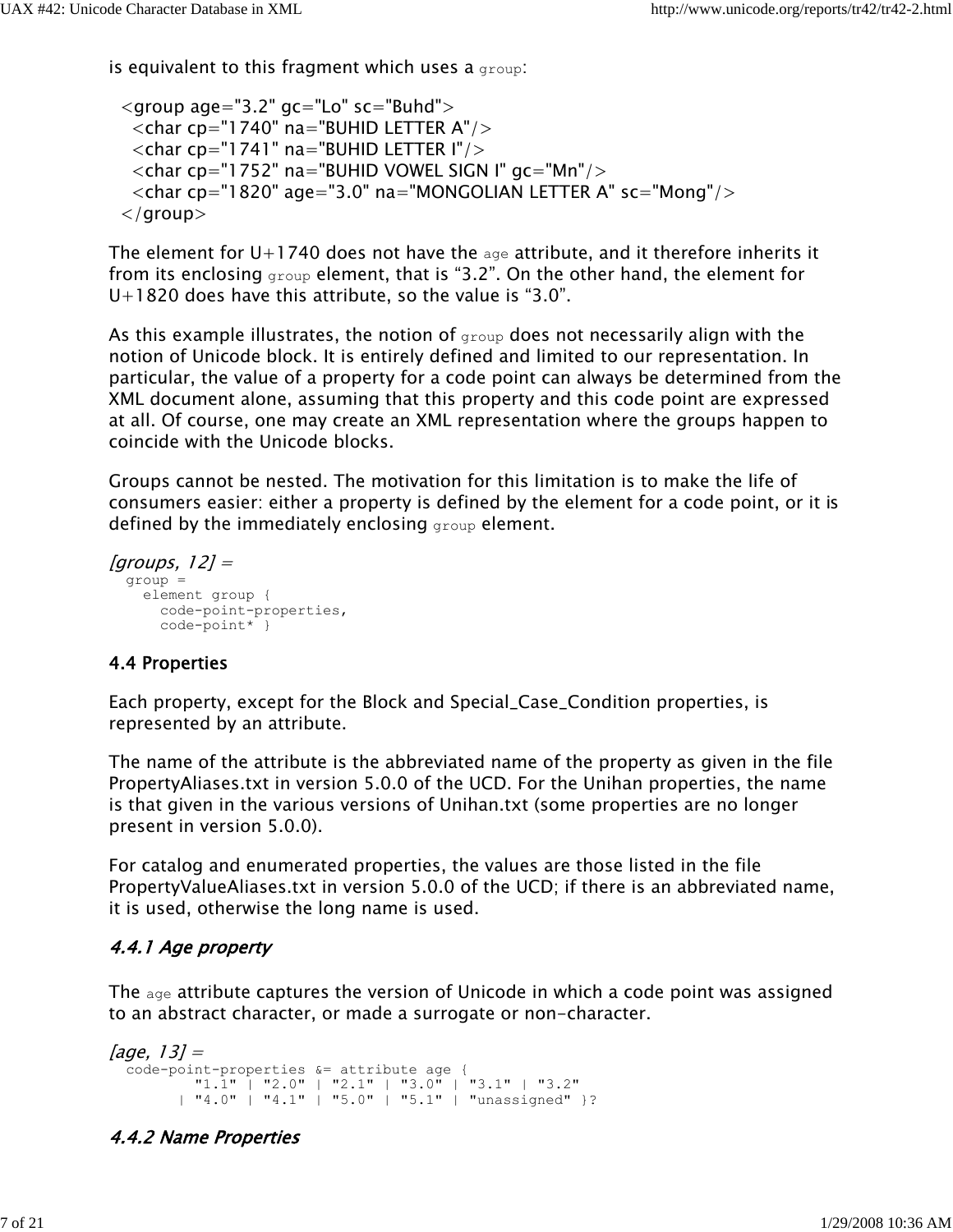There are two name properties: the name given by the current version of the standard  $(n_{\rm a})$ , and possibly the name this character had in version 1.0 of the standard  $(n_{\rm a1})$ .

```
[name pattern, 14] =
   character-name = xsd:string { pattern="([A-Z0-9 #\-\(\)]*)|(<control>)" } 
[name properties, 15] =
```
 code-point-properties &= attribute na { character-name }? code-point-properties &= attribute na1 { character-name }?

The majority of the characters in Unicode have a name which is of the form CJK UNIFIED IDEOGRAPH-<code point>. It also happens that character names cannot contain the character  $U+0023$  # NUMBER SIGN, so we adopted the following convention: if a code point has the attribute na (either directly or by inheritence from an enclosing group), then occurrences of the character  $\#$  in the name are to be interpreted as the value of the code point. For example:

 $\langle$ char cp="3400" na="CJK UNIFIED IDEOGRAPH-3400"/ $>$ 

and

<char cp="3400" na="CJK UNIFIED IDEOGRAPH-#"/>

are equivalent. The # can be in any position in the value of the  $n_a$  attribute. The convention also applies just as well to a set of multiple code points:

 $\langle$ char cp="3400" na="CJK UNIFIED IDEOGRAPH-3400"/ $>$  $\langle$ char cp="3401" na="CJK UNIFIED IDEOGRAPH-3401"/ $>$ 

is equivalent to

 $\alpha$  <char cp="3400" na="CJK UNIFIED IDEOGRAPH-#"/> <char cp="3401" na="CJK UNIFIED IDEOGRAPH-#"/>

which in turn is equivalent to:

```
 <char first-cp="3400" last-cp="3401" na="CJK UNIFIED IDEOGRAPH-#"/>
```
#### 4.4.3 General Category

The general category is represented by the  $q_c$  attribute.

```
[gc property, 16] =
   code-point-properties &=
    attribute gc { "Lu" | "Ll" | "Lt" | "Lm" | "Lo"
                   | "Mn" | "Mc" | "Me" 
                   | "Nd" | "Nl" | "No"
                   | "Pc" | "Pd" | "Ps" | "Pe" | "Pi" | "Pf" | "Po"
                   | "Sm" | "Sc" | "Sk" | "So"
                    | "Zs" | "Zl" | "Zp"
                   | "Cc" | "Cf" | "Cs" | "Co" | "Cn"
     }?
```
### 4.4.4 Combining Properties

The combining class is represented by the  $cc\bar{c}$  attribute, which holds the decimal representation of the combining class.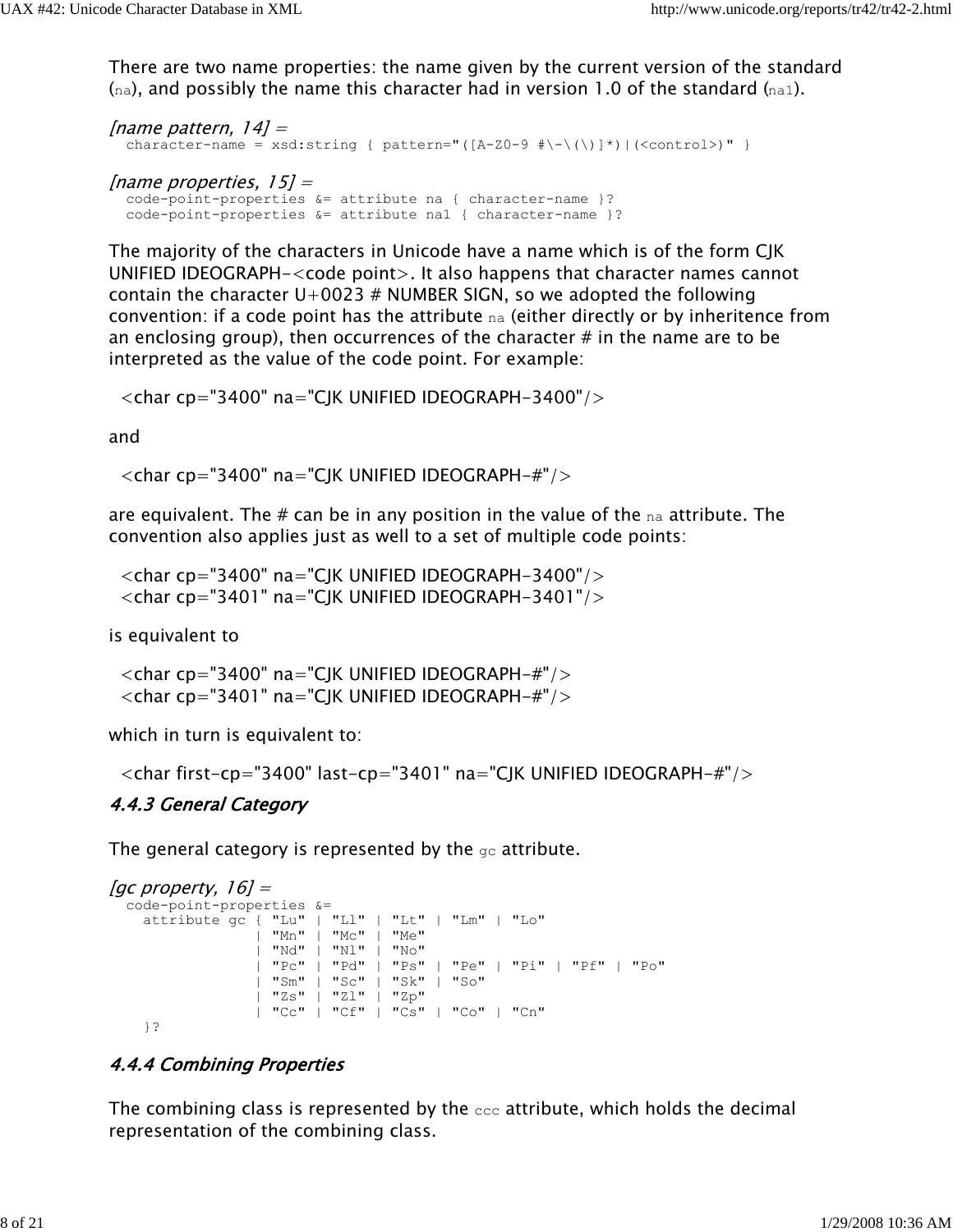Because the set of values that this property has taken accross the various versions of the UCD is rather large, our schema does not restrict the possible values to those actually used.

```
[ccc property, 17] =
  code-point-properties &=
     attribute ccc { xsd:integer { minInclusive="0" maxInclusive="255" }}?
```
#### 4.4.5 Bidirectionality Properties

The bidirectional category is represented by the  $bc$  attribute.

```
[bc property, 18] =
   code-point-properties &= 
     attribute bc { "AL" | "AN" 
                   | "B " | "BN"
                   "CS" | "EN" | "ES" | "ET"
                   | "L" | "LRE" | "LRO"
                   | "NSM" 
                   | "ON"
                   | "PDF"
                   | "R" | "RLE" | "RLO"
                  | "S"
                   | "WS"
       }?
```
The mirrored property is represented by the  $B_{\text{tidi}}$  M attribute, which takes a boolean value.

```
[bidi_M property, 19] =
   code-point-properties &=
     attribute Bidi_M { boolean }?
```
If the mirrored property is true, then the  $_{\text{bmg}}$  attribute is significant (if present). Its value is the code point of a character whose glyph is typically a mirrored image of the glyph for the current character.

```
[bmg property, 20] = code-point-properties &=
    attribute bmg { "" | single-code-point }?
```
Note that we do not express the "Best Fit" element recorded in BidiMirroring.txt. For one thing, it is not meant to be machine readable. More importantly, the idea underlying the mirrored glyph is delicate to use, since it makes assumptions about the design of the fonts, and the best fit goes even farther.

The Bidi\_Control property is represented by the  $\beta$  idi-c attribute.

 $[Bid \cup C$  property, 21] = code-point-properties &= attribute Bidi\_C { boolean }?

#### 4.4.6 Decomposition Properties

The decomposition type and decomposition mapping properties are represented by the  $dt$  and  $dm$  attributes.

Most characters have a decomposition mapping to themselves. This is very similar to the situation we encountered with names, and we adopted a similar convention: if the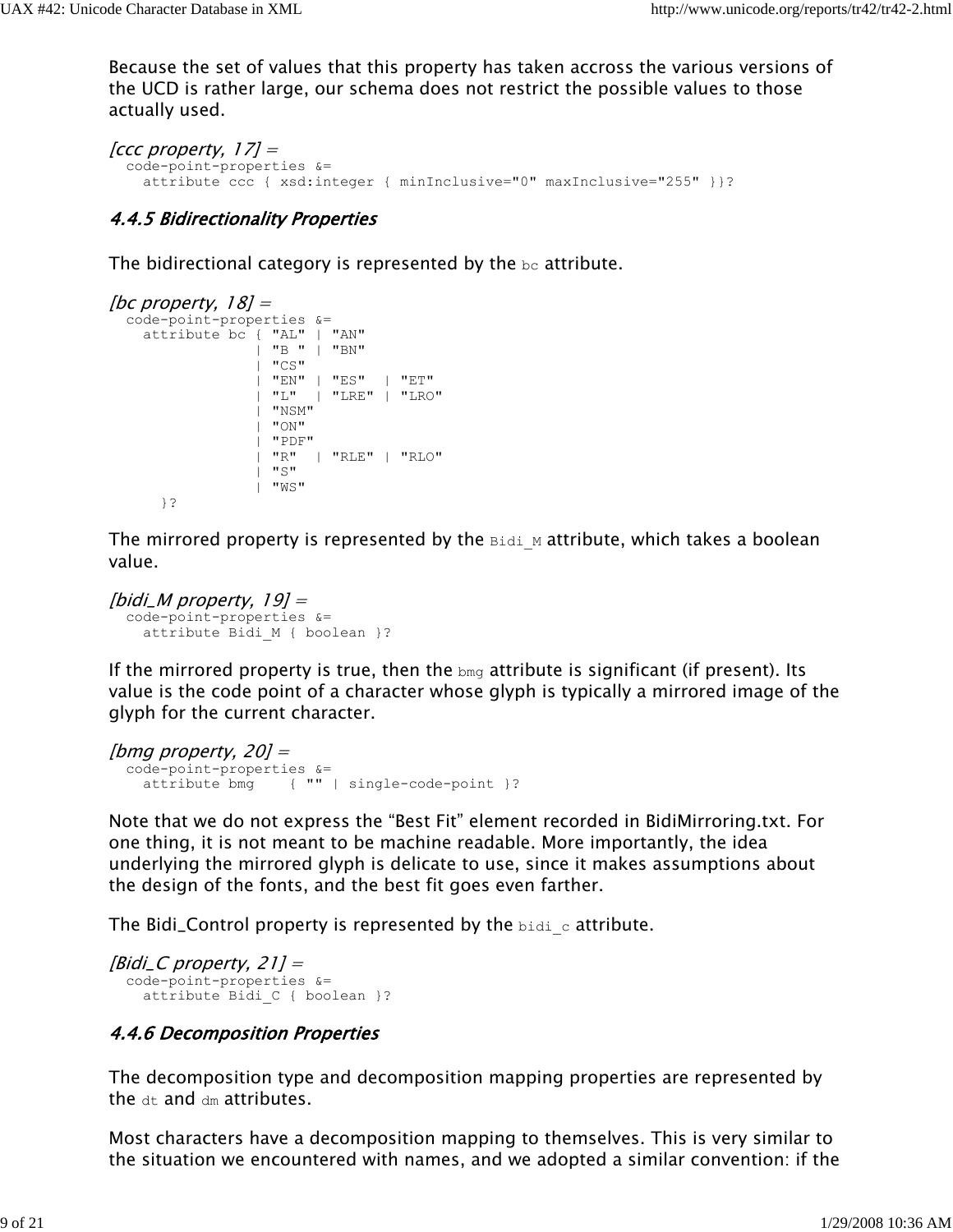value of a decomposition mapping is the character itself, we use the attribute value #  $(U+0023$  # NUMBER SIGN) as a shorthand notation; this enables those attributes to be captured in groups.

```
[decomposition properties, 22] =
  code-point-properties &=
 attribute dt { "can" | "com" | "enc" | "fin" | "font" | "fra"
 | "init" | "iso" | "med" | "nar" | "nb" | "sml"
 | "sqr" | "sub" | "sup" | "vert" | "wide" | "none"}?
  code-point-properties &=
    attribute dm { "#" | zero-or-more-code-points }?
```
The properties Composition\_Exclusion and Full\_Composition\_Exclusion are represented by the attributes  $CE$  and  $Comp$   $Ex$ :

```
[composition properties, 23] =
```

```
 code-point-properties &=
  attribute CE { boolean }?
 code-point-properties &=
   attribute Comp_Ex { boolean }?
```
The properties NFC\_Quick\_Check, NFD\_Quick\_Check, NFKC\_Quick\_Check, NFKD\_Quick\_Check, Expands\_On\_NFC, Expands\_On\_NFD, Expands\_On\_NFKC, Expands\_On\_NKFD, FC\_NFKC\_Closure have corresponding attribues.

#### [quick check properties, 24] =

```
 code-point-properties &=
  attribute NFC_QC { "Y" | "N" | "M" }?
 code-point-properties &=
  attribute NFD_QC { "Y" | "N" }?
 code-point-properties &=
  attribute NFKC_QC { "Y" | "N" | "M" }?
 code-point-properties &=
 attribute NFKD QC { "Y" | "N" }?
 code-point-properties &=
  attribute XO_NFC { boolean }?
 code-point-properties &=
 attribute XO_NFD { boolean }?
 code-point-properties &=
 attribute XO_NFKC { boolean }?
 code-point-properties &=
 attribute XO NFKD { boolean }?
 code-point-properties &=
  attribute FC NFKC { zero-or-more-code-points }?
```
#### 4.4.7 Numeric Properties

The numeric type is represented by the  $nt$  attribute.

If the numeric type is not  $\text{None}$ , then the numeric value is represented by the  $\text{nv}$ attribute, represented as a fraction.

```
[numeric properties, 25] =
  code-point-properties &=
    attribute nt { "None" | "De" | "Di" | "Nu" }?
  code-point-properties &=
    attribute nv { "" | xsd:string { pattern = "-?[0-9]+ ( (0-9]+ )?" } }?
```
#### 4.4.8 Joining Properties

The joining class of a character is represented by the  $j<sub>t</sub>$  attribute.

If the joining class is neither "U", "C" nor "T", then the  $\frac{1}{19}$  attribute is the joining group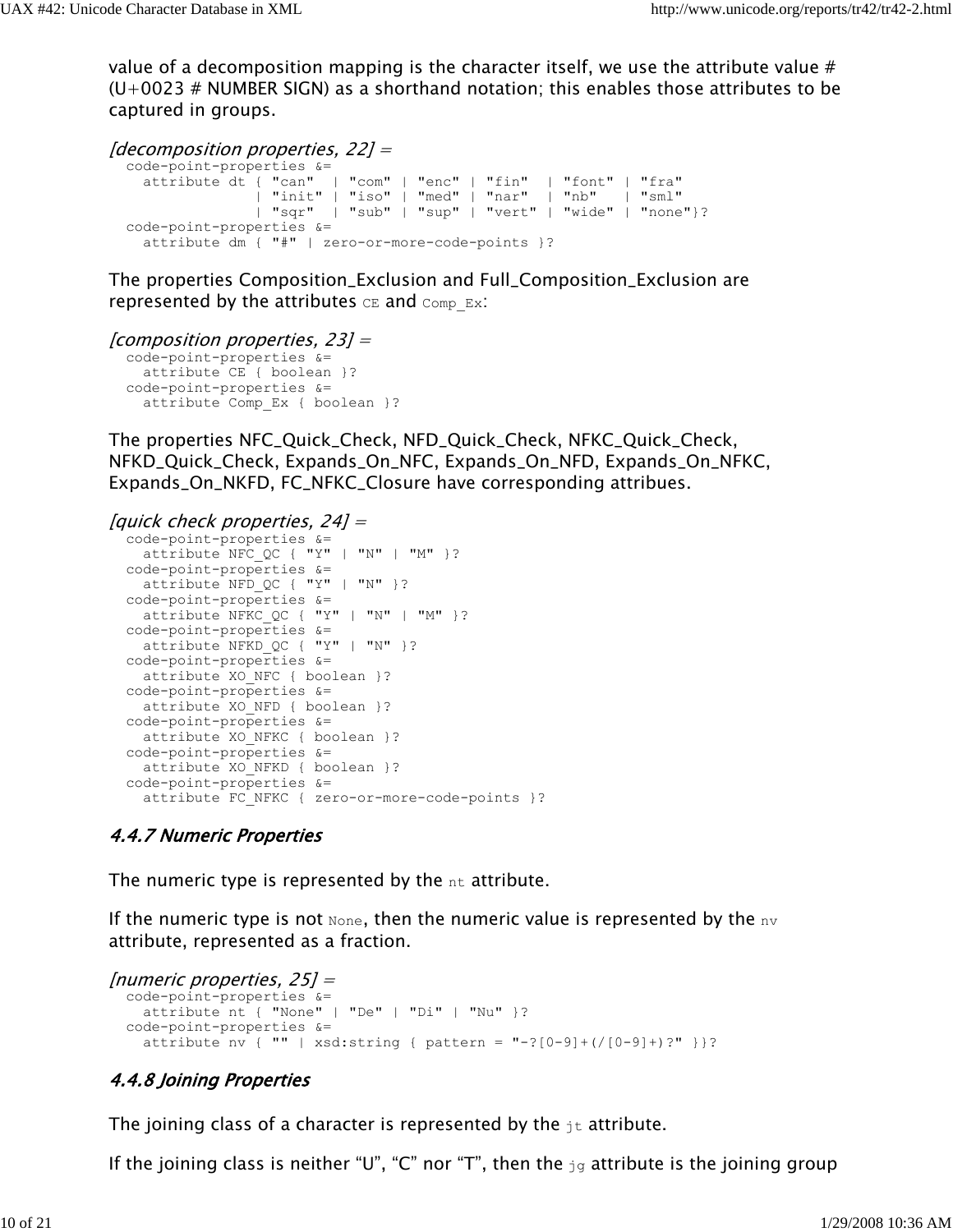of the character.

```
[joining properties, 26] =
   code-point-properties &=
    attribute jt { "U" | "C" | "T" | "D" | "L" | "R" }?
  code-point-properties &=
    attribute jg { "Ain" | "Alaph" | "Alef" | "Alef_Maqsurah" 
                   | "Beh" | "Beth" | "Burushaski_Yeh_Barree"
                   | "Dal" | "Dalath_Rish" | "E" 
                   | "Fe" | "Feh" | "Final_Semkath"
                   | "Gaf" | "Gamal" 
 | "Hah" | "Hamza_On_Heh_Goal" | "He" 
 | "Heh" | "Heh_Goal" | "Heth" 
                  | "Kaf" | "Kaph" | "Khaph" | "Knotted_Heh" 
                  | "Lam" | "Lamadh" | "Meem" | "Mim" 
                   | "No_Joining_Group" | "Noon" | "Nun" 
 | "Pe" | "Qaf" | "Qaph" | "Reh" | "Reversed_Pe" 
 | "Sad" | "Sadhe" | "Seen" | "Semkath" | "Shin" 
                  | "Swash_Kaf" | "Syriac_Waw" | "Tah" | "Taw" 
                  | "Teh_Marbuta" | "Teth" | "Waw" | "Yeh" 
                  | "Yeh_Barree" | "Yeh_With_Tail" | "Yudh" 
                 | "Yudh He" | "Zain" \overline{ } "Zhain" }?
```
The Join\_Control property is representedy by the  $Join$  c attribute.

```
[joining properties, 27] =
   code-point-properties &=
    attribute Join C { boolean }?
```
#### 4.4.9 Linebreak Properties

The linebreak property is represented by the  $1b$  attribute.

```
[linebreak property, 28] =
   code-point-properties &= 
     attribute lb { "AI" | "AL" | "B2" | "BA" | "BB" | "BK" | "CB" 
                   | "CL" | "CM" | "CR" | "EX" | "GL" | "H2" | "H3" 
                    | "HY" | "ID" | "IN" | "IS" | "JL" | "JT" | "JV" 
                   | "LF" | "NL" | "NS" | "NU" | "OP" | "PO" | "PR" 
                   | "QU" | "SA" | "SG" | "SP" | "SY" | "WJ" | "XX" 
                     | "ZW" }?
```
#### 4.4.10 East Asian Width Propertie

The East Asian width property is represented by the ea attribute.

```
[ea property, 29] = code-point-properties &= 
     attribute ea { "A" | "F" | "H" | "N" | "Na" | "W" }?
```
#### 4.4.11 Case Properties

The Uppercase, Lowercase, Other\_Uppercase and Other\_Lowercase properties are represented by corresponding attributes.

```
[casing properties, 30] = code-point-properties &=
    attribute Upper { boolean }?
  code-point-properties &=
    attribute Lower { boolean }?
  code-point-properties &=
    attribute OUpper { boolean }?
  code-point-properties &=
    attribute OLower { boolean }?
```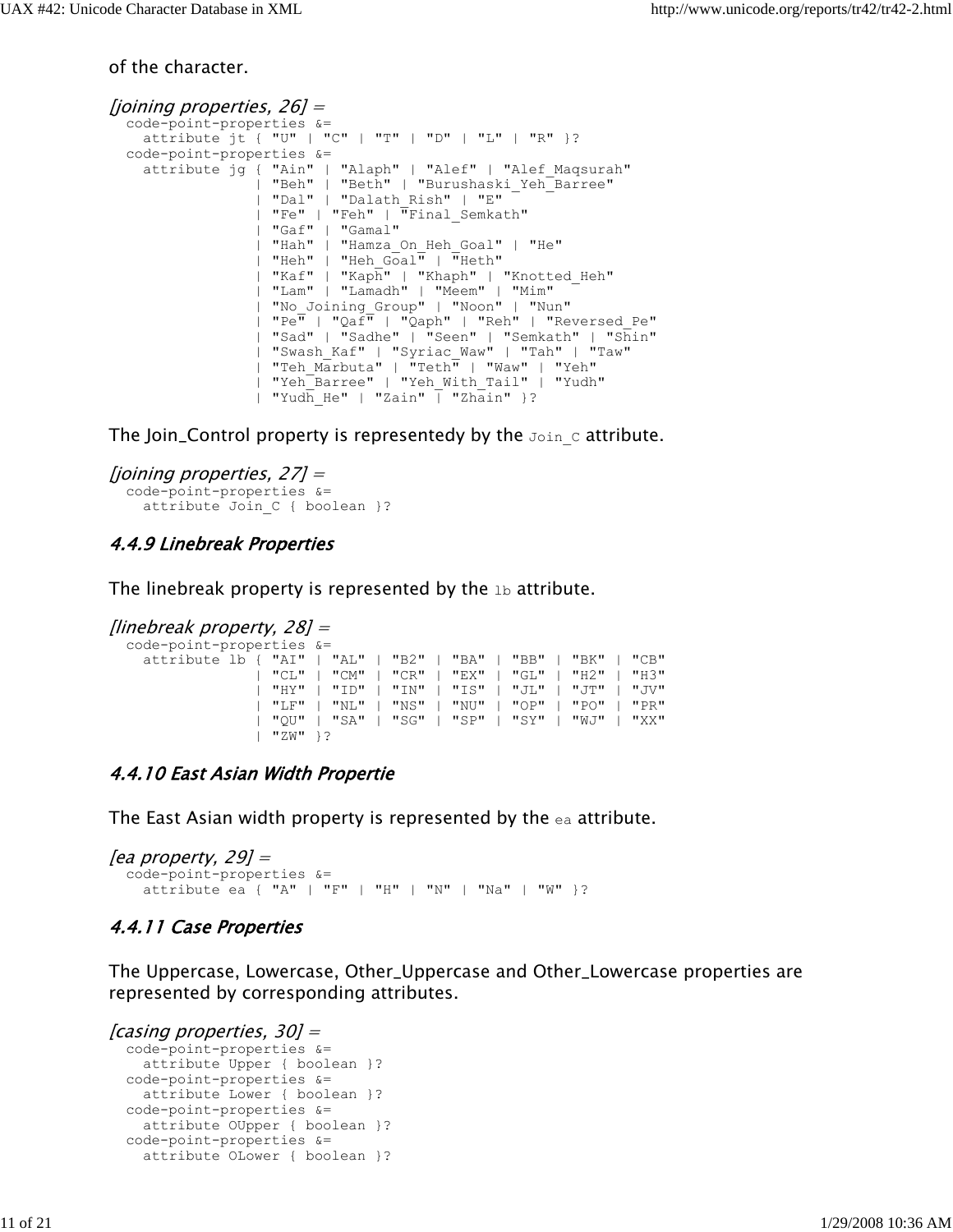Most characters have a case mapping and case folding properties that simply map or fold to themselves. This is very similar to the situation we encountered with names, and we adopted a similar convention: if the value of a case mapping or case folding property the character itself, we use the attribute value #  $(U+0023 \# NUMBER$  SIGN) as a shorthand notation; this enables those attributes to be captured in groups.

The simple case mappings are recorded in the suc, slc, std attributes.

```
[casing properties, 31] =
  code-point-properties &=
    attribute suc { "#" | single-code-point }?
  code-point-properties &=
    attribute slc { "#" | single-code-point }?
  code-point-properties &=
    attribute stc { "#" | single-code-point }?
```
The non-simple casing are recorded in the  $uc, 1c$  and  $tc$  attributes.

```
[casing properties, 32] =
  code-point-properties &=
    attribute uc { "#" | one-or-more-code-points }?
  code-point-properties &=
    attribute lc { "#" | one-or-more-code-points }?
  code-point-properties &=
    attribute tc { "#" | one-or-more-code-points }?
```
The Simple\_Case\_Folding and Case\_Folding properties are recorded in the sef and  $\epsilon$ f attributes respectively.

```
[casing properties, 33] = code-point-properties &=
    attribute scf { "#" | single-code-point }?
  code-point-properties &=
    attribute cf { "#" | one-or-more-code-points }?
```
Note that the UCD records more information about case folding than is expressed in the properties, specifically the entries in CaseFolding.txt with status T.

#### 4.4.12 Script Properties

The script property is represented by the  $\text{sc}$  attribute.

```
[script property, 34] = code-point-properties &=
    attribute sc { "Arab" | "Armn" 
                  | "Bali" | "Beng" | "Bopo" | "Brai" | "Bugi" | "Buhd" 
                  | "Cans" | "Cari" | "Cham" | "Cher" | "Copt" | "Cprt" 
                  | "Cyrl" 
                  | "Deva" | "Dsrt" 
                  | "Ethi" 
                  | "Geor" | "Glag" | "Goth" | "Grek" | "Gujr" | "Guru" 
 | "Hang" | "Hani" | "Hano" | "Hebr" | "Hira" | "Hrkt" 
 | "Ital" 
                  | "Kali" | "Kana" | "Khar" | "Khmr" | "Knda" 
                   | "Laoo" | "Latn" | "Lepc" | "Limb" | "Linb" | "Lyci" 
                   | "Lydi" 
 | "Mlym" | "Mong" | "Mymr" 
 | "Nkoo" 
                  | "Ogam" | "Olck" | "Orya" | "Osma" 
                  | "Phag" | "Phnx" 
                  | "Qaai" 
                  | "Rjng" | "Runr" 
                  | "Saur" | "Shaw" | "Sinh" | "Sund" | "Sylo" | "Syrc" 
                  | "Tagb" | "Tale" | "Talu" | "Taml" | "Telu" | "Tfng"
```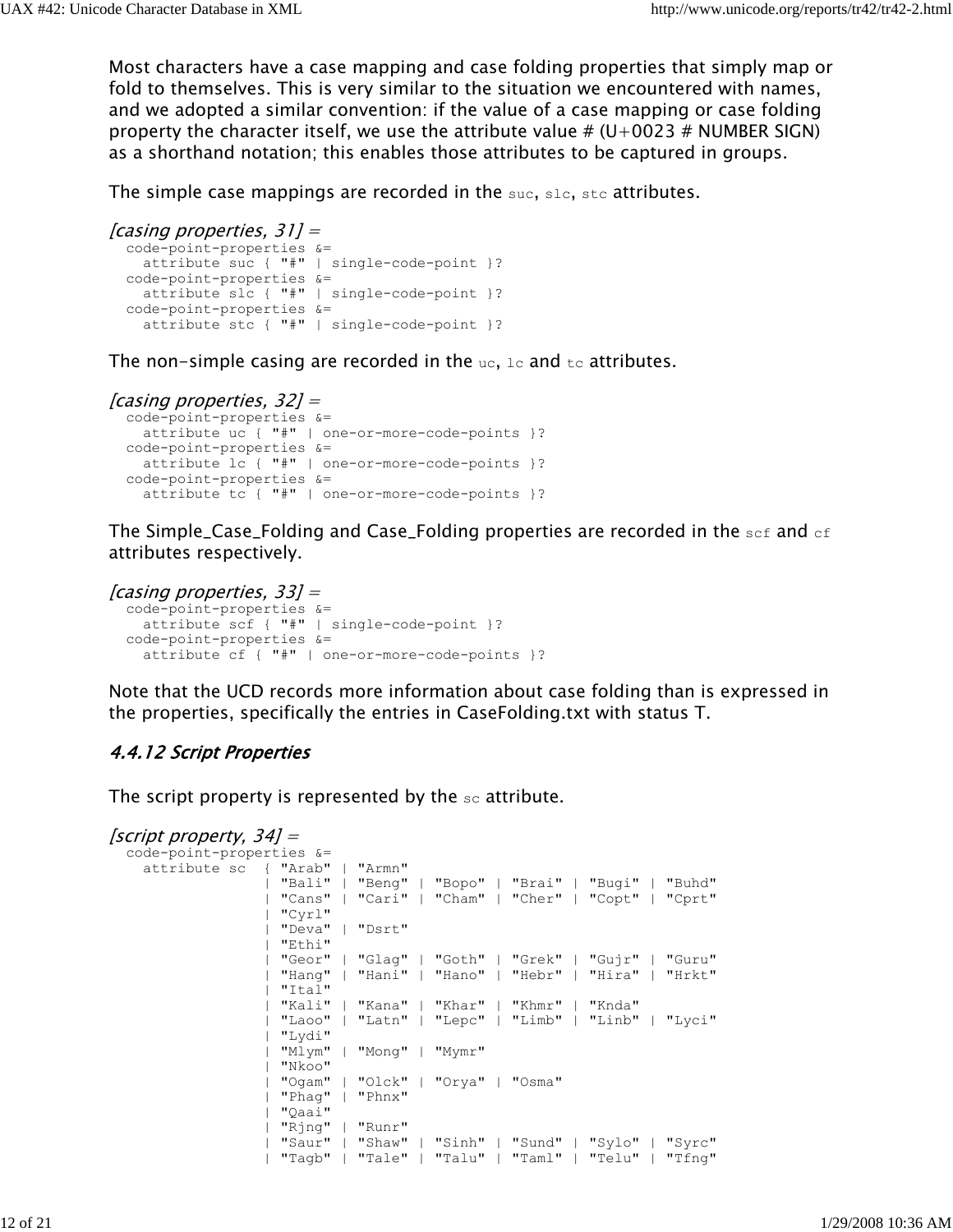```
 | "Tglg" | "Thaa" | "Thai" | "Tibt" 
  | "Ugar" 
  | "Vai " 
  | "Xpeo" | "Xsux" 
  | "Yiii" 
 | "Zyyy" | "Zzzz" }?
```
### 4.4.13 ISO Comment Properties

The ISO 10646 comment field is represented by the iso attribute.

```
[isc property, 35] = code-point-properties &=
     attribute isc { text }?
```
### 4.4.14 Hangul Properties

The property Hangul\_Syllable\_Type is represented by the hst attribute.

```
[hst property, 36] = code-point-properties &= 
     attribute hst { "L" | "LV" | "LVT" | "T" | "V" | "NA" }?
```
The property Jamo\_Short\_Name is represented by the  $JSM$  attribute:

```
[jamo property, 37] =
  code-point-properties &=
      attribute JSN { xsd:string { pattern="[A-Z]{0,3}" }}?
```
#### 4.4.15 Identifier and Pattern and programming language properties

The properties ID\_Start, Other\_ID\_Start, XID\_Start , ID\_Continue, Other\_ID\_Continue, and XID\_Continue are represented by corresponding attributes:

```
[identifier properties, 38] =
   code-point-properties &=
    attribute IDS { boolean }?
  code-point-properties &=
    attribute OIDS { boolean }?
  code-point-properties &=
    attribute XIDS { boolean }?
  code-point-properties &=
    attribute IDC { boolean }?
   code-point-properties &=
    attribute OIDC { boolean }?
  code-point-properties &=
     attribute XIDC { boolean }?
```
The properties Pattern\_Syntax and Pattern\_White\_Space are represented by corresponding attributes:

```
| pattern properties, 39| =
   code-point-properties &=
    attribute Pat Syn { boolean }?
  code-point-properties &=
    attribute Pat WS { boolean }?
```
## 4.4.16 Properties related to function and graphic characteristics

The properties Dash, Hyphen, Quotation\_Mark, Terminal\_Punctuation, STerm, Diacritic, Extender, Soft\_Dotted, Alphabetic, Other\_Alphabetic, Math, Other\_Math,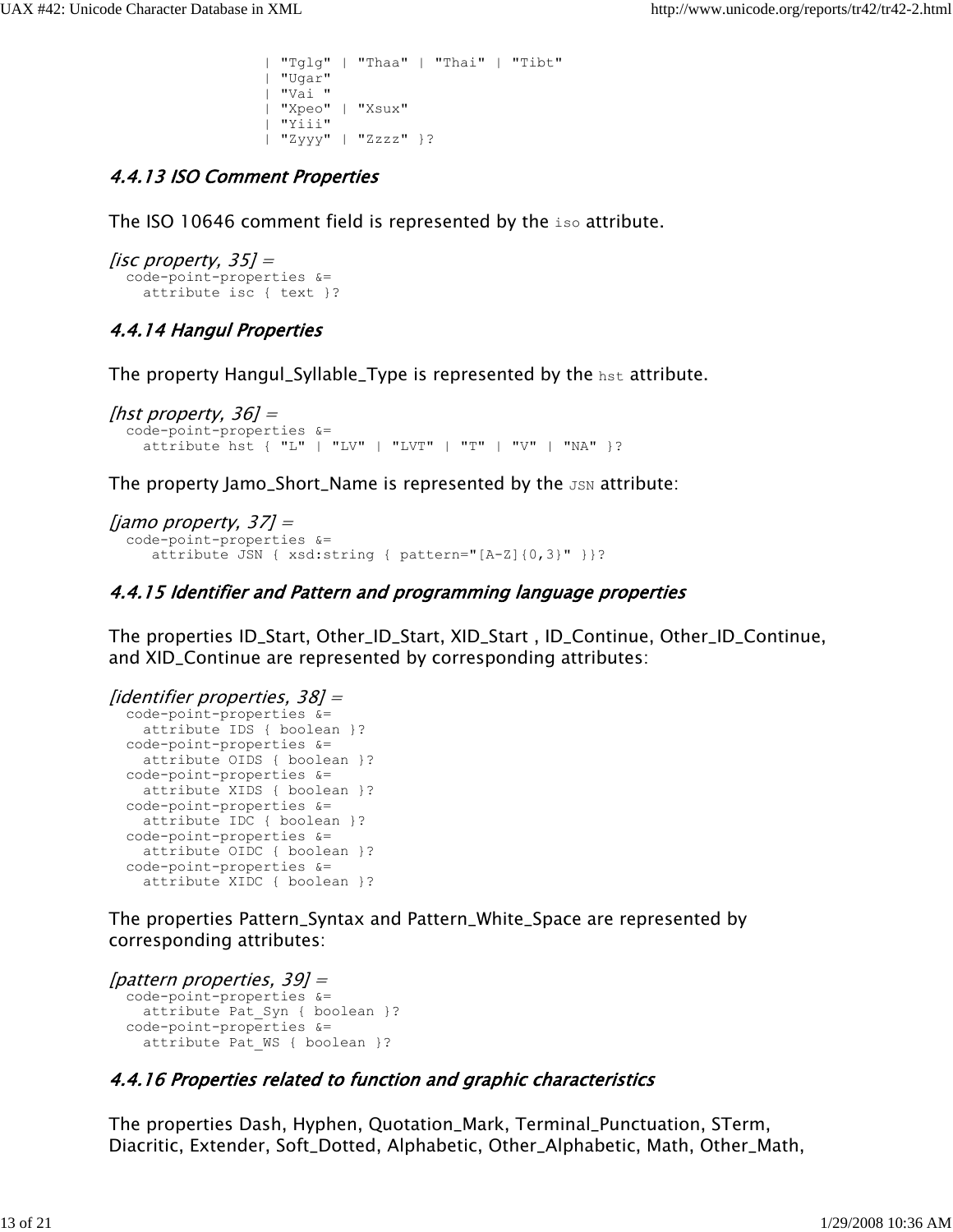Hex\_Digit, ASCII\_Hex\_Digit, Default\_Ignorable\_Code\_Point, Other\_Default\_Ignorable\_Code\_Point, Logical\_Order\_Exception and White\_Space describe the function or graphic characteristic of a character, and have each a corresponding attribute.

```
[properties related to function and graphic characteristics, 40] =
```
 code-point-properties &= attribute Dash { boolean }? code-point-properties &= attribute Hyphen { boolean }? code-point-properties &= attribute QMark { boolean }? code-point-properties &= attribute Term { boolean }? code-point-properties &= attribute STerm { boolean }? code-point-properties &= attribute Dia { boolean }? code-point-properties &= attribute Ext { boolean }? code-point-properties &= attribute SD { boolean }? code-point-properties &= attribute Alpha { boolean }? code-point-properties &= attribute OAlpha { boolean }? code-point-properties &= attribute Math { boolean }? code-point-properties &= attribute OMath { boolean }? code-point-properties &= attribute Hex { boolean }? code-point-properties &= attribute AHex { boolean }? code-point-properties &= attribute DI { boolean }? code-point-properties &= attribute ODI { boolean }? code-point-properties &= attribute LOE { boolean }? code-point-properties &= attribute WSpace { boolean }?

#### 4.4.17 Properties related to boundaries

The properties Grapheme\_Base, Grapheme\_Extend, Other\_Grapheme\_Extend, Grapheme\_Link, Grapheme\_Cluster\_Break, Word\_Break and Sentence\_Break each have a corresponding attribute:

```
[properties related to boundaries, 41] = code-point-properties &=
   attribute Gr Base { boolean }?
  code-point-properties &=
   attribute Gr Ext { boolean }?
  code-point-properties &=
   attribute OGr Ext { boolean }?
  code-point-properties &=
    attribute Gr Link { boolean }?
  code-point-properties &=
    attribute GCB { "CN" | "CR" | "EX" | "L" | "LF" | "LV" | "LVT" 
                   | "SM" | "T" | "V" | "XX" }?
  code-point-properties &=
    attribute WB { "CR" | "EX" | "Extend" | "FO" | "KA" | "LE" 
                  | "LF" | "MB" | "ML" | "MN" | "NU" | "XX" }?
  code-point-properties &=
    attribute SB { "AT" | "CL" | "CR" | "EX" | "FO" | "LE" | "LF" | "LO" 
                  | "NU" | "SC" | "SE" | "SP" | "ST" | "UP" | "XX" }?
```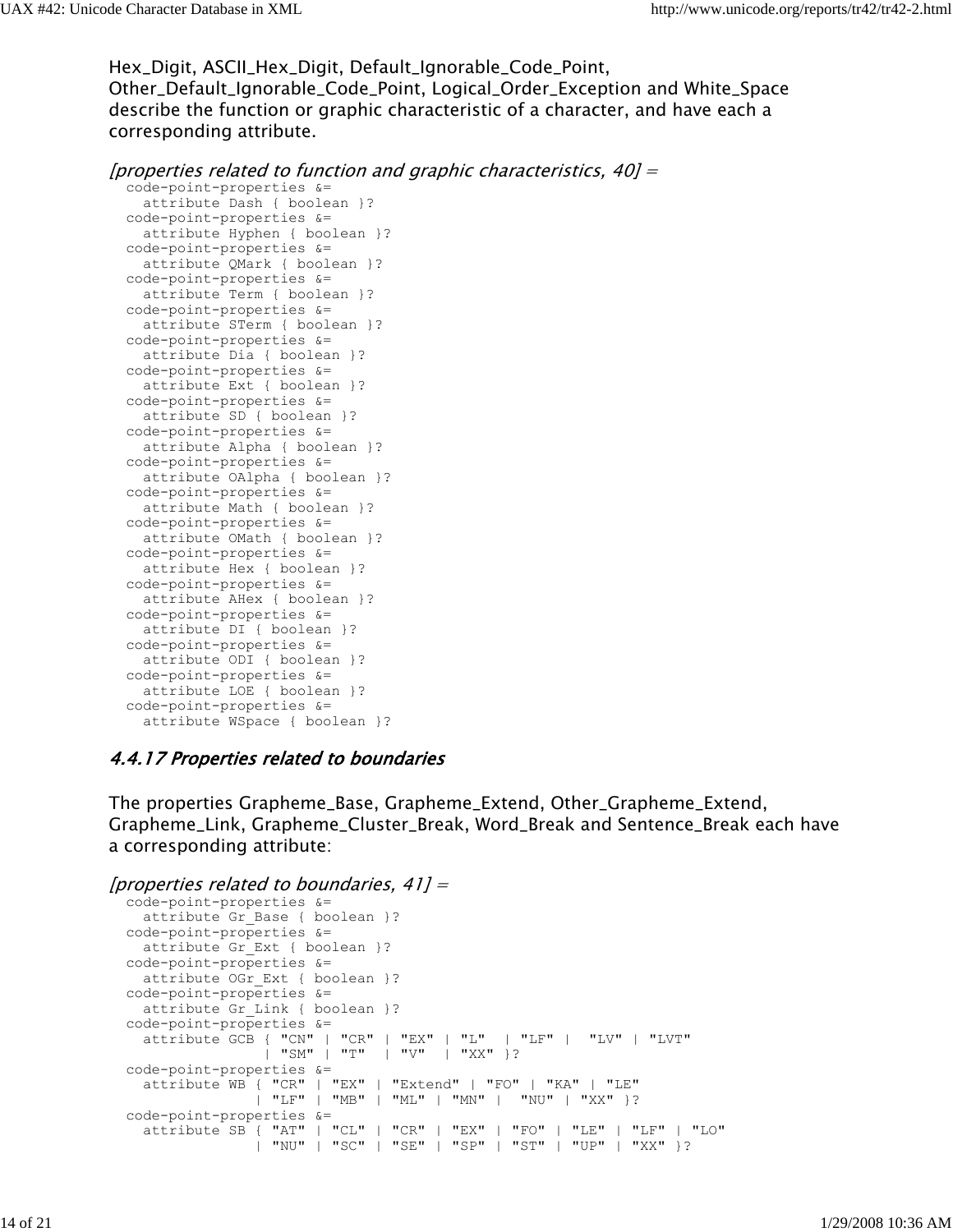#### 4.4.18 Properties related to ideographs

The properties Ideographic, Unified\_Ideograph, IDS\_Binary\_Operator, IDS\_Trinary\_Operator and Radical have corresponding attributes:

```
[properties related to ideographs, 42] =
   code-point-properties &=
     attribute Ideo { boolean }?
   code-point-properties &=
    attribute UIdeo { boolean }?
   code-point-properties &=
    attribute IDSB { boolean }?
   code-point-properties &=
    attribute IDST { boolean }?
   code-point-properties &=
     attribute Radical { boolean }?
```
#### 4.4.19 Miscellaneous properties

The properties Deprecated, Variation\_Selector and Noncharacter\_Code\_Point have corresponding attributes:

```
[miscellaneous properties, 43] =
   code-point-properties &=
     attribute Dep { boolean }?
   code-point-properties &=
     attribute VS { boolean }?
  code-point-properties &= 
     attribute NChar { boolean }?
```
#### 4.4.20 Unihan properties

The Unihan properties (from Unihan.txt) are represented as attributes.

```
[Unihan properties, 44] =
   code-point-properties &= attribute kAccountingNumeric
      { xsd:string {pattern="[0-9]+"} }?
  code-point-properties &= attribute kAlternateHanYu
      { text }? #old
  code-point-properties &= attribute kAlternateJEF
     { text }? #old
  code-point-properties &= attribute kAlternateKangXi
     { text }?
  code-point-properties &= attribute kAlternateMorohashi
     { text }?
  code-point-properties &= attribute kBigFive 
     { xsd:string {pattern="[0-9A-F]{4}"} }?
  code-point-properties &= attribute kCCCII
      { xsd:string {pattern="[0-9A-F]{6}"} }?
  code-point-properties &= attribute kCNS1986
      { xsd:string {pattern="[12E]-[0-9A-F]{4}"} }?
  code-point-properties &= attribute kCNS1992
      { xsd:string {pattern="[123]-[0-9A-F]{4}"} }?
  code-point-properties &= attribute kCangjie
     { xsd:string {pattern="[A-Z]+"} }?
  code-point-properties &= attribute kCantonese
     { list { xsd:string {pattern="[a-z]+[1-6]"} +}}?
  code-point-properties &= attribute kCheungBauer
     { text }?
  code-point-properties &= attribute kCheungBauerIndex
      { list { xsd:string {pattern="[0-9]{3}\.[0-9]{2}"} +}}?
  code-point-properties &= attribute kCihaiT
      { list { xsd:string {pattern="[1-9][0-9]{0,3}\.[0-9]{3}"} +}}?
  code-point-properties &= attribute kCompatibilityVariant
     { "" | xsd:string {pattern="U\+2?[0-9A-F]{4}"} }?
  code-point-properties &= attribute kCowles
```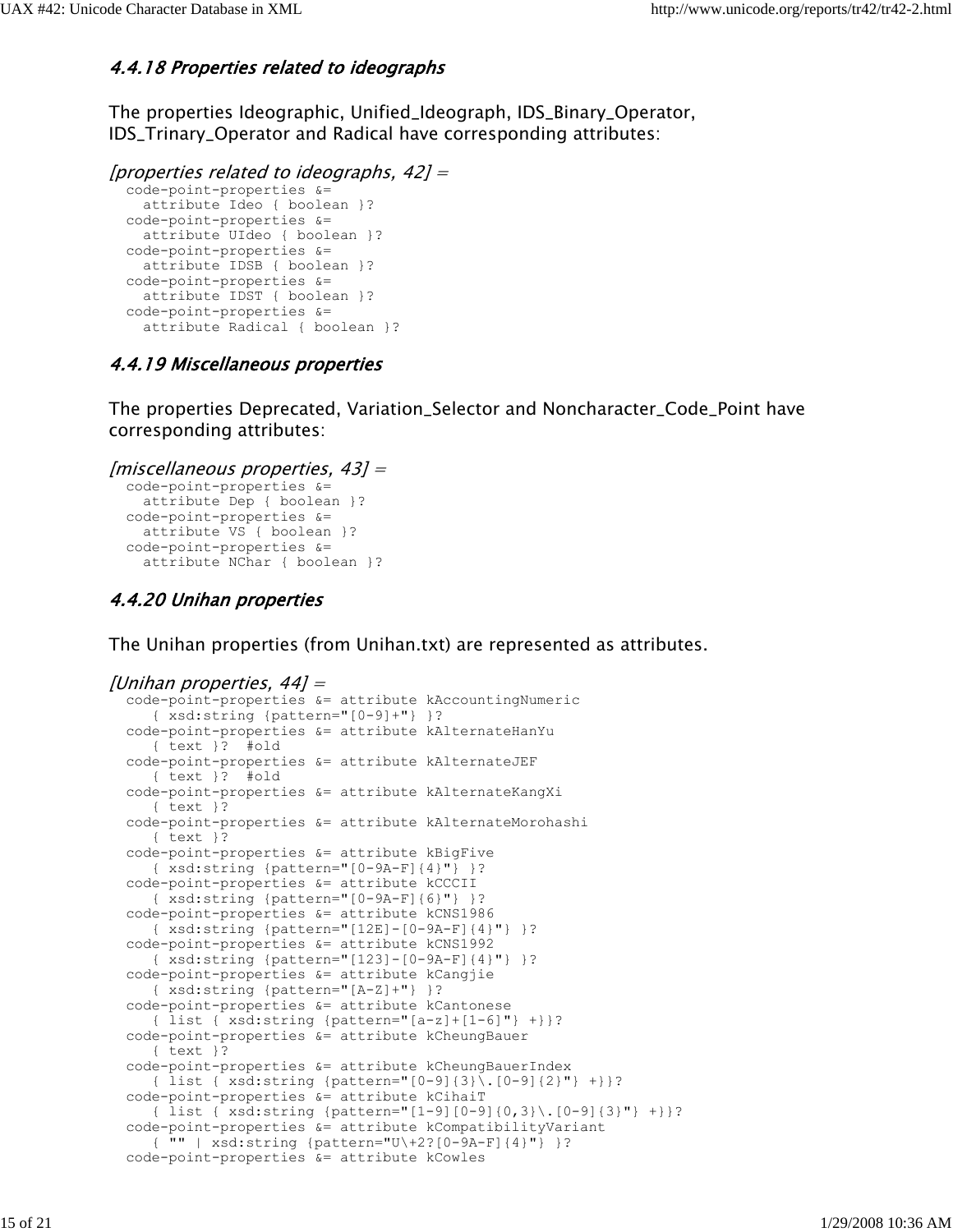```
 { list { xsd:string {pattern="[0-9]{1,4}(\.[0-9]{1,2})?"} +}}?
 code-point-properties &= attribute kDaeJaweon
    { xsd:string {pattern="[0-9]{4}\.[0-9]{2}[0158]"} }?
 code-point-properties &= attribute kDefinition
    { text }?
 code-point-properties &= attribute kEACC
    { xsd:string {pattern="[0-9A-F]{6}"} }?
 code-point-properties &= attribute kFenn
    { list { xsd:string {pattern="[0-9]+a?[A-KP*]"} +}}?
 code-point-properties &= attribute kFennIndex
    { list { xsd:string {pattern="[1-9][0-9]{0,2}\.[01][0-9]"} +}}?
 code-point-properties &= attribute kFourCornerCode
    { list { xsd:string {pattern="[0-9]{4}(\.[0-9])?"} +}}?
 code-point-properties &= attribute kFrequency
    { xsd:string {pattern="[1-5]"} }?
 code-point-properties &= attribute kGB0
    { xsd:string {pattern="[0-9A-F]{4}"} }?
 code-point-properties &= attribute kGB1
    { xsd:string {pattern="[0-9A-F]{4}"} }?
 code-point-properties &= attribute kGB3
    { xsd:string {pattern="[0-9A-F]{4}"} }?
 code-point-properties &= attribute kGB5
    { xsd:string {pattern="[0-9A-F]{4}"} }?
 code-point-properties &= attribute kGB7
    { xsd:string {pattern="[0-9A-F]{4}"} }?
 code-point-properties &= attribute kGB8
    { xsd:string {pattern="[0-9]{4}"} }?
 code-point-properties &= attribute kGradeLevel
    { xsd:string {pattern="[1-6]"} }?
 code-point-properties &= attribute kGSR
    { list { xsd:string {pattern="[0-9]{4}[a-vx-z]'*"} +}}?
 code-point-properties &= attribute kHangul
    { text }?
 code-point-properties &= attribute kHanYu
    { list { xsd:string {pattern="[1-8][0-9]{4}\.[0-9]{2}[0-3]"} +}}?
 code-point-properties &= attribute kHanyuPinlu
    { list { xsd:string {pattern="[a-zü]+[1-5]\([0-9]+\)"} +}}?
 code-point-properties &= attribute kHDZRadBreak
   { xsd:string {pattern="[--龠]\[U\+2?[0-9A-F]{4}\]:[1-8][0-9]{4}\.[0-9]{2}[012]"} }?
 code-point-properties &= attribute kHKGlyph
  { list { xsd:string {pattern="[0-9]{4}}"} +} }?
 code-point-properties &= attribute kHKSCS
    { xsd:string {pattern="[0-9A-F]{4}"} }?
 code-point-properties &= attribute kIBMJapan
    { xsd:string {pattern="F[ABC][0-9A-F]{2}"} }?
 code-point-properties &= attribute kIICore
    { xsd:string {pattern="[1-9]\.[1-9]"} }?
 code-point-properties &= attribute kIRGDaeJaweon
    { xsd:string {pattern="([0-9]{4}\.[0-9]{2}[01])|(0000\.555)"} }?
 code-point-properties &= attribute kIRGDaiKanwaZiten
    { xsd:string {pattern="[0-9]{5}'?"} }?
 code-point-properties &= attribute kIRGHanyuDaZidian
    { xsd:string {pattern="[1-8][0-9]{4}\.[0-3][0-9][01]"} }?
 code-point-properties &= attribute kIRGKangXi
    { xsd:string {pattern="[01][0-9]{3}\.[0-7][0-9][01]"} }?
 code-point-properties &= attribute kIRG_GSource
    { "" | xsd:string {pattern="(4K|BK|CH|CY|FZ(_BK)?|HC|HZ|KX|[0135789ES]-[0-9A-F]{4})"} }
 code-point-properties &= attribute kIRG_HSource
    { "" | xsd:string {pattern="[0-9A-F]{4}"} }?
 code-point-properties &= attribute kIRG_JSource
    { "" | xsd:string {pattern="([0134A]|3A)-[0-9A-F]{4}"} }?
 code-point-properties &= attribute kIRG_KPSource
   {\{ " " " " " " sds: string {pattern="KP[01] - [0-9A-F] {4} " } \}?
 code-point-properties &= attribute kIRG_KSource
    { "" | xsd:string {pattern="[01234]-[0-9A-F]{4}"} }?
 code-point-properties &= attribute kIRG_TSource
    { "" | xsd:string {pattern="[1-7F]-[0-9A-F]{4}"} }?
 code-point-properties &= attribute kIRG_USource
   { "" | xsd:string {pattern="(U\+2?[0-9A-F]{4})|(UTC[0-9]{5})"} }?
 code-point-properties &= attribute kIRG_VSource
  {\{ " " " " " " sds:string {pattern="[0123] - [0-9A-F] {4} " } \}?
 code-point-properties &= attribute kJHJ
    { text }?
```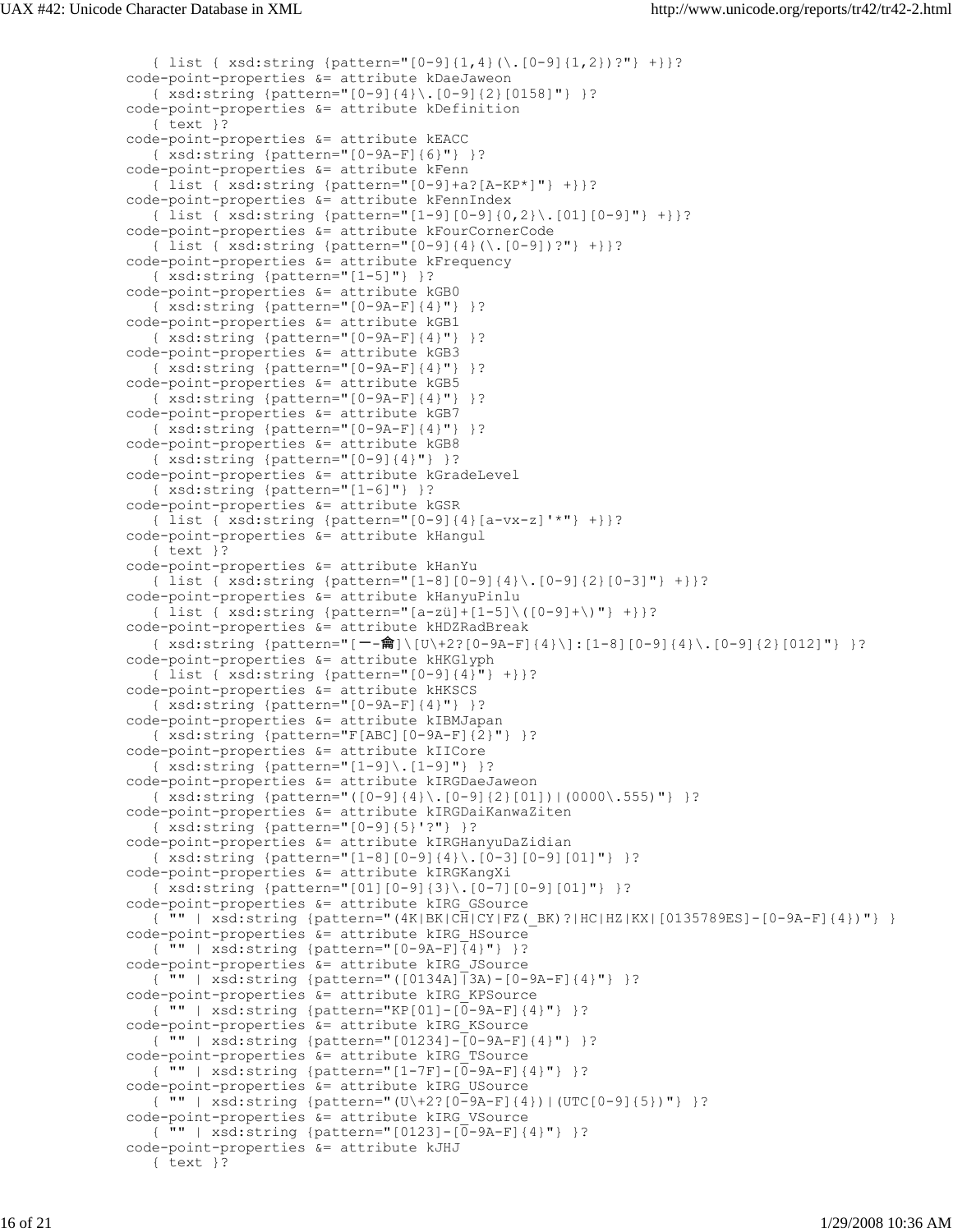```
 code-point-properties &= attribute kJIS0213
    { xsd:string {pattern="[12],[0-9]{2},[0-9]{1,2}"} }?
 code-point-properties &= attribute kJapaneseKun
    { list { xsd:string {pattern="[A-Z]+"}+ } }?
 code-point-properties &= attribute kJapaneseOn
    { list { xsd:string {pattern="[A-Z]+"}+ } }?
 code-point-properties &= attribute kJis0
    { xsd:string {pattern="[0-9]{4}"} }?
 code-point-properties &= attribute kJis1
    { xsd:string {pattern="[0-9]{4}"} }?
 code-point-properties &= attribute kKPS0
    { xsd:string {pattern="[0-9A-F]{4}"} }?
 code-point-properties &= attribute kKPS1
    { xsd:string {pattern="[0-9A-F]{4}"} }?
 code-point-properties &= attribute kKSC0
    { xsd:string {pattern="[0-9]{4}"} }?
 code-point-properties &= attribute kKSC1
    { xsd:string {pattern="[0-9]{4}"} }?
 code-point-properties &= attribute kKangXi
    { xsd:string {pattern="[0-9]{4}\.[0-9]{2}[01]"} }?
 code-point-properties &= attribute kKarlgren
    { xsd:string {pattern="[1-9][0-9]{0,3}[A*]?"} }?
 code-point-properties &= attribute kKorean
    { list { xsd:string {pattern="[A-Z]+"} +}}?
 code-point-properties &= attribute kLau
    { list { xsd:string {pattern="[1-9][0-9]{0,3}"} +}}?
 code-point-properties &= attribute kMainlandTelegraph
    { xsd:string {pattern="[0-9]{4}"} }?
 code-point-properties &= attribute kMandarin
    { list { xsd:string {pattern="[A-ZÜ]+[1-5]"} +}}?
 code-point-properties &= attribute kMatthews
    { xsd:string {pattern="[0-9]{1,4}(a|\.5)?"} }?
 code-point-properties &= attribute kMeyerWempe
    { list { xsd:string {pattern="[1-9][0-9]{0,3}[a-t*]?"} +}}?
 code-point-properties &= attribute kMorohashi
    { xsd:string {pattern="[0-9]{5}'?"} }?
 code-point-properties &= attribute kNelson
    { list { xsd:string {pattern="[0-9]{4}"} +}}?
 code-point-properties &= attribute kOtherNumeric
    { list { xsd:string {pattern="[0-9]+"} +}}?
 code-point-properties &= attribute kPhonetic
    { list { xsd:string {pattern="[1-9][0-9]{0,3}[A-D]?\*?"} +}}?
 code-point-properties &= attribute kPrimaryNumeric
    { xsd:string {pattern="[0-9]+"} }?
 code-point-properties &= attribute kPseudoGB1
    { xsd:string {pattern="[0-9]{4}"} }?
 code-point-properties &= attribute kRSAdobe_Japan1_6
    { list { xsd:string {pattern="[CV]\+[0-9]{1,5}\+[1-9][0-9]{0,2}\.[1-9][0-9]?\.[0-9]{1,2
 code-point-properties &= attribute kRSJapanese
    { xsd:string {pattern="[0-9]{1,3}\.[0-9]{1,2}"} }?
 code-point-properties &= attribute kRSKanWa
    { xsd:string {pattern="[0-9]{1,3}\.[0-9]{1,2}"} }?
 code-point-properties &= attribute kRSKangXi
    { xsd:string {pattern="[0-9]{1,3}\.[0-9]{1,2}"} }?
 code-point-properties &= attribute kRSKorean
    { xsd:string {pattern="[0-9]{1,3}\.[0-9]{1,2}"} }?
 code-point-properties &= attribute kRSMerged
    { text }?
 code-point-properties &= attribute kRSUnicode
    { list { xsd:string {pattern="[0-9]{1,3}'?\.[0-9]{1,2}"} +}}?
 code-point-properties &= attribute kSBGY
    { list { xsd:string {pattern="[0-9]{3}\.[0-9]{2}"} +}}?
 code-point-properties &= attribute kSemanticVariant
    { list { xsd:string {pattern="U\+2?[0-9A-F]{4}(<k[A-Za-z:]+(,k[A-Za-z]+)*)?"} +}}?
 code-point-properties &= attribute kSimplifiedVariant
    { list { xsd:string {pattern="U\+2?[0-9A-F]{4}"} +}}?
 code-point-properties &= attribute kSpecializedSemanticVariant
    { list { xsd:string {pattern="U\+2?[0-9A-F]{4}(<k[A-Za-z]+(,k[A-Za-z]+)*)?"} +}}?
 code-point-properties &= attribute kTaiwanTelegraph
    { xsd:string {pattern="[0-9]{4}"} }?
 code-point-properties &= attribute kTang
    { list { xsd:string {pattern="\*?[A-Za-z\(\)æɑəɛ̀̌]+"} +}}?
 code-point-properties &= attribute kTotalStrokes
```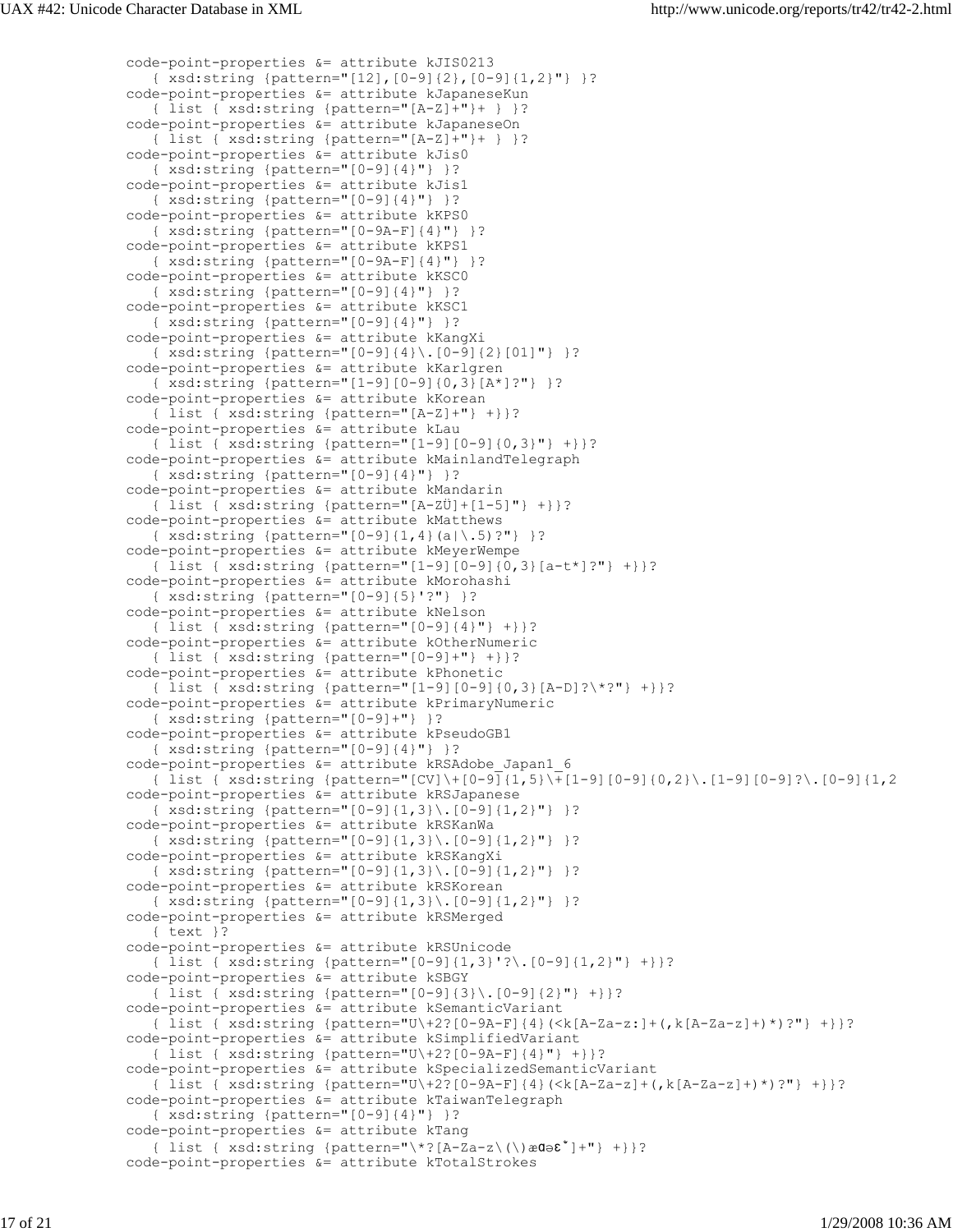```
 { xsd:string {pattern="[1-9][0-9]{0,2}"} }?
 code-point-properties &= attribute kTraditionalVariant
    { list { xsd:string {pattern="U\+2?[0-9A-F]{4}"} +}}?
 code-point-properties &= attribute kVietnamese
    { list { xsd:string {pattern="[A-Za-zà-ưạ-ỹ]+"} +}}?
 code-point-properties &= attribute kXHC1983
    { list { xsd:string {pattern="[0-9,.*]+:[a-zǜ́̄̈̌]+"} +}} ?
 code-point-properties &= attribute kWubi
    { text }?
 code-point-properties &= attribute kXerox
    { xsd:string {pattern="[0-9]{3}:[0-9]{3}"} }?
 code-point-properties &= attribute kZVariant
    { xsd:string {pattern="U\+2?[0-9A-F]{4}(:k[A-Za-z]+)?"} }?
```
## 5 Blocks

The  $_{\text{blocks}}$  child of the ucd describes the blocks. It has one child  $_{\text{block}}$  element per block, with attributes to describe the extent and name of the block.

```
[blocks, 45] = ucd.content &=
     element blocks {
       element block { 
         attribute first-cp { text },
         attribute last-cp { text },
         attribute name { text }} * }?
```
## 6 Named Sequences

The named-sequences child of the ucd describes the named sequences. It has one child named-sequence element per named sequence, with attributes to describe the name and sequence.

Similarly, the provisional-named-sequences child of the ucd describes the provisional named sequences.

```
[named sequences, 46] =
   ucd.content &=
     element named-sequences {
       element named-sequence { 
         attribute cps { text },
         attribute name { text }} * }?
  ucd.content &=
     element provisional-named-sequences {
       element named-sequence { 
         attribute cps { text },
        attribute name { text } \} * }?
```
## 7 Normalization Corrections

The normalization-corrections child of the ucd describes the normalization corrections. It has one child normalization-correction element per correction, with attributes to describe the code point affected, its old normalization, its new normalization and the version of Unicode in which the correction was made.

```
[normalization corrections, 47] =
   ucd.content &=
     element normalization-corrections {
       element normalization-correction { 
         attribute cp { text },
         attribute old { text },
         attribute new { text },
         attribute version { text }} * }?
```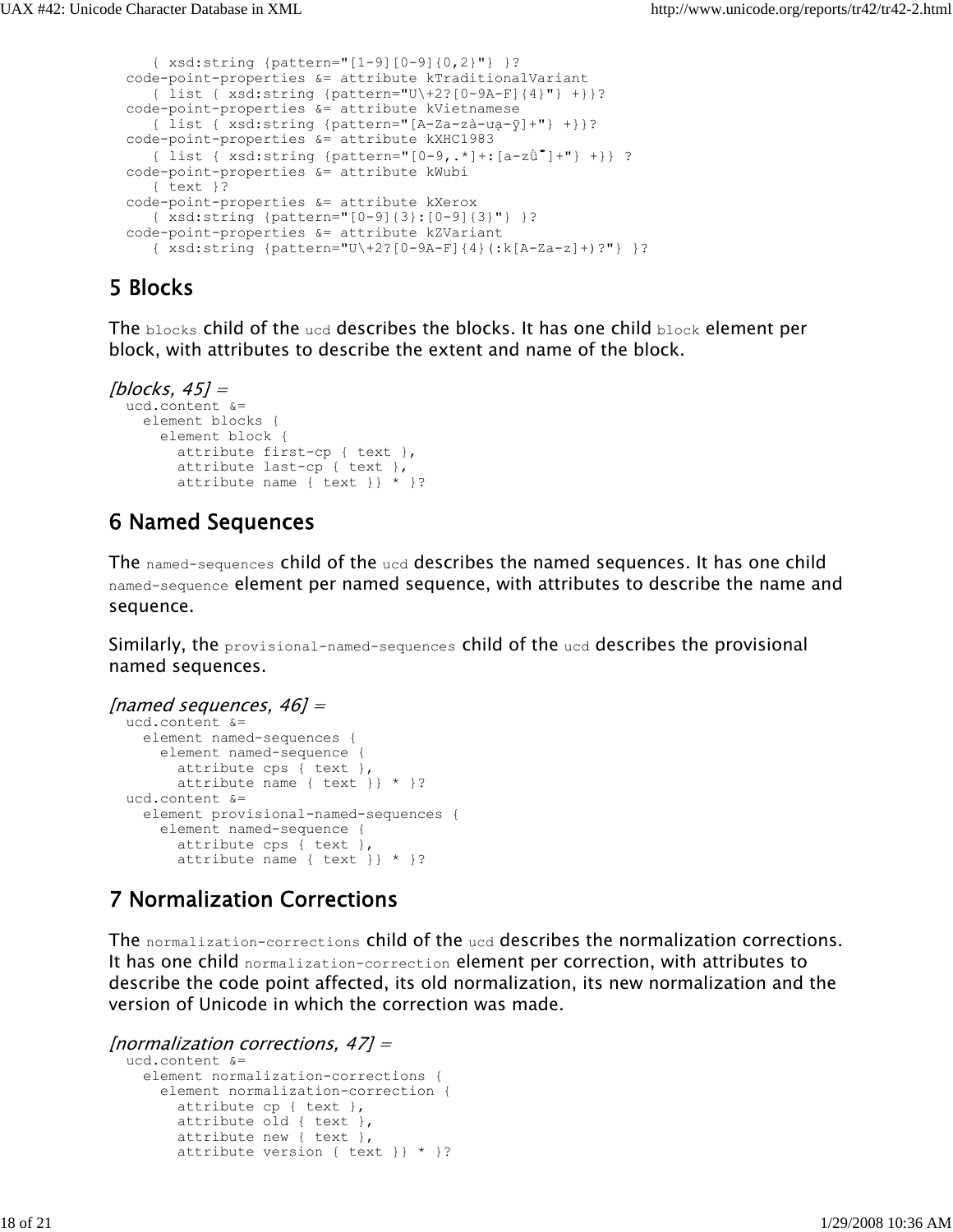# 8 Standardized Variants

The standardized-variants child of the ucd describes the standardized variant. It has one child element standardized-variant per variant. The attributes on that last element capture the variation sequence, the description of the desired appearance, and the shaping environment under which the appearance is different.

```
[standardized variants, 48] =
   ucd.content &=
     element standardized-variants {
       element standardized-variant { 
         attribute cps { text },
         attribute desc { text },
         attribute when { text }} * }?
```
# 9 The full schema

Our schema is just the accumulation of the pieces we have described so far:

```
[UCD RelaxNG schema, 49] =
        [namespace declaration: 1]
        [datatypes: 2, 3, 14]
        [schema start: 4]
        [boolean type: 5]
       [description: 6]
       [repertoire: <u>7, 8, 9, 10, 11, 12</u>]
        [properties: 13, 15, 16, 17, 18, 19, 20, 21, 22, 23, 24, 25, 26, 27, 28, 29, 30, 
31, 32, 33, 34, 35, 36, 37, 38, 39, 40, 41, 42, 43, 44]
        [blocks: 45]
        [named sequences: 46]
        [normalization corrections: 47]
        [standardized variants: 48]
```
An expanded version is linked from the top of this document.

# 10 Examples

Here is a fragment of the UCD for a few representative characters (only some of the properties are represented):

```
<char cp="001F" age="1.1" na="&lt;control&gt;" na1="UNIT SEPARATOR"
   qc="CC" bc="S" lb="CM"<char cp="0020" age="1.1" na="SPACE" gc="Zs" bc="WS" ea="Na" lb="SP"/><char cp="0026" age="1.1" na="AMPERSAND" gc="Po" bc="ON" ea="Na"/> <char cp="0028" age="1.1" na="LEFT PARENTHESIS" na1="OPENING PARENTHESIS"
   qc="Ps" bc="ON" Bidi_M="y" bmg="0029" ea="Na" lb="OP" <char cp="0041" age="1.1" na="LATIN CAPITAL LETTER A"
    gc="Lu" slc="0061" ea="Na" sc="Latn"/>
 <char cp="AC00" age="2.0" na="HANGUL SYLLABLE GA" gc="Lo"
```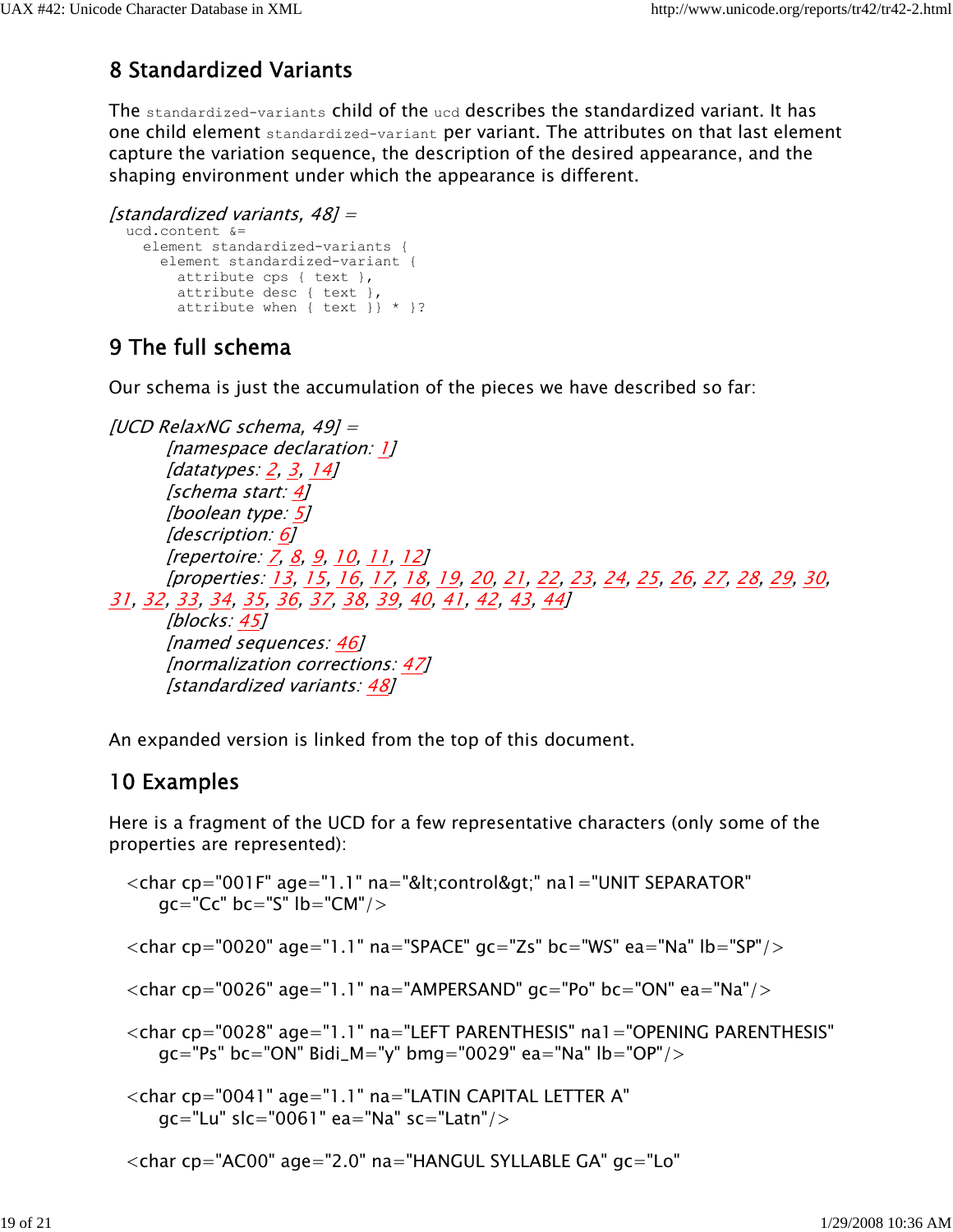```
 <char cp="20094" age="3.1" na="CJK UNIFIED IDEOGRAPH-20094"
     gc="Lo" ea="W" lb="ID" sc="Hani" kIRG_GSource="KX"
     kIRGHanyuDaZidian="10036.060" kIRG_TSource="5-214E"
     kRSUnicode="4.3" kIRGKangXi="0082.090">
  \langlekPhonetic v="0139"/>\langle/char\rangle<group age="3.2" gc="Lo" sc="Buhd"><char cp="1740" na="BUHID LETTER A"/>
 \langlechar cp="1741" na="BUHID LETTER I"/> <char cp="1752" na="BUHID VOWEL SIGN I" gc="Mn"/>
 <char cp="1820" age="3.0" na="MONGOLIAN LETTER A" sc="Mong"/> </group>
```
dt="can" dm="1100 1161" ea="W" lb="ID" sc="Hang"/>

## Appendix A. Acknowledgments

Thanks to Markus Scherer and Mark Davis for their help developing this XML representation.

## Modifications

This section indicates the changes introduced by each revision.

### Revision 2

- Promoted to Draft UAX.
- Changed the title from "An XML representation of the UCD"
- Value 5.1 added to the age attribute (for Unicode 5.1).
- Value  $\text{SM}$  added to the gcb attribute (for Unicode 5.1).
- Values CR, Extend, LF, MB added to the WB attribute (for Unicode 5.1).
- Values  $CR$ ,  $EX$ ,  $LF$ ,  $SC$  added to the  $SB$  attribute (for Unicode 5.1).
- Value Burushaski Yeh Barree added to the  $jq$  attribute (for Unicode 5.1).
- Value Alef Maqsurah added to the jg attribute (for Unicode 2.x).
- Values Cari, Cham, Kali, Lepc, Lyci, Lydi, Olck, Rjng, Saur, Sund and Vai added to the sc attribute (for Unicode 5.0).
- $\bullet$   $\Delta$   $\Delta$   $\Delta$  attribute renamed to  $JSN$
- $\bullet$  sfc attribute renamed to scf
- Attribute **kXHC1983** added (for Unicode 5.1.0).
- Pattern for attribute kIRG USource extended (for Unicode 5.1.0).
- Element provisional-named-sequences added (for Unicode 5.0)